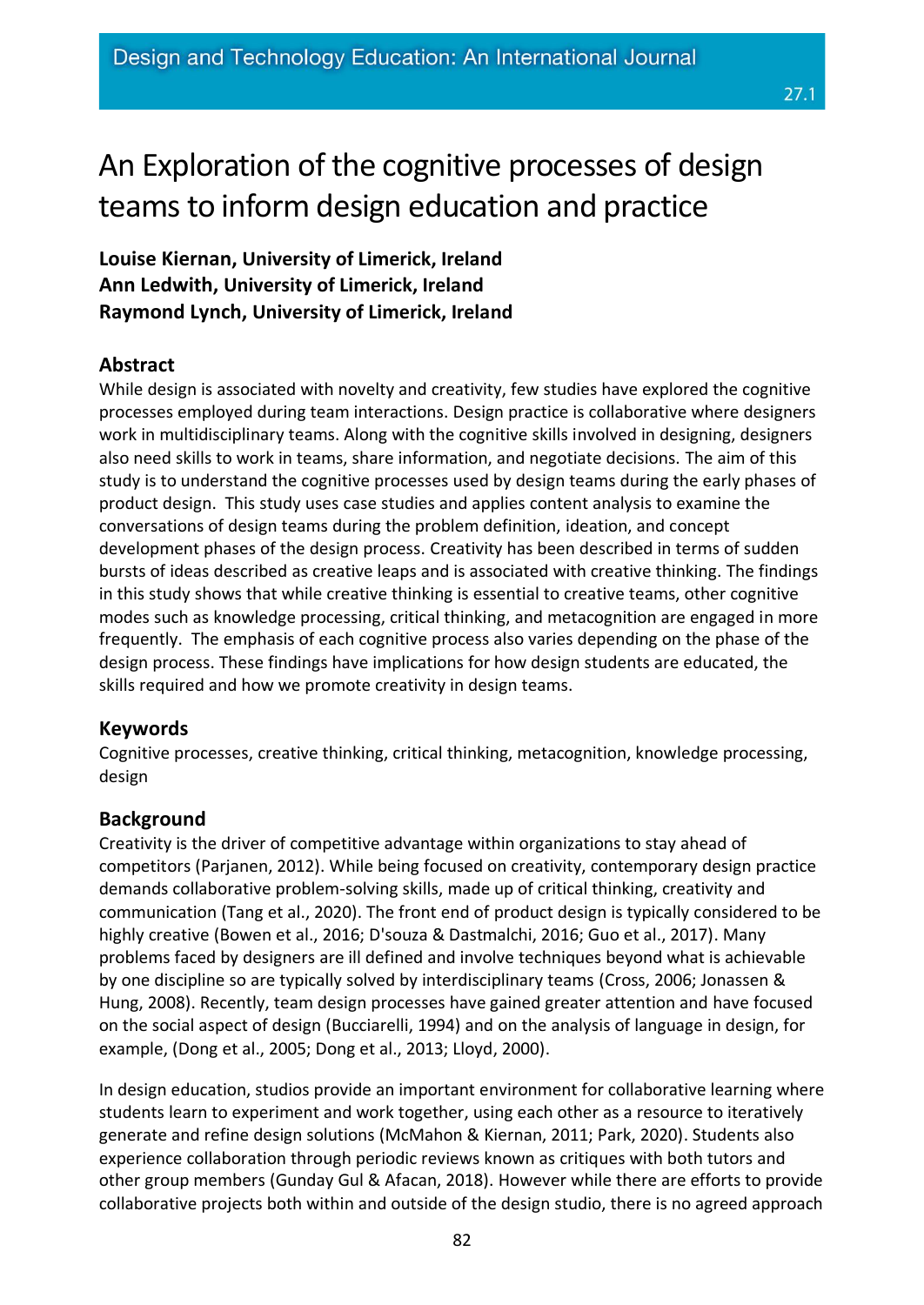on how interdisciplinary teamwork should be implemented (Chou & Wong, 2015; Kiernan & Ledwith, 2014) facilitated or assessed within design education (Self & Baek, 2017). Newell and Bain (2020) found that while collaboration and teamwork is recognised as being important in design education, many design educators were not knowledgeable of the cognitive and social skills required or the structures and processes necessary to facilitate collaborative team practice.

Chou and Wong [\(2015\)](https://link.springer.com/article/10.1007/s10798-019-09495-8#ref-CR14) argue that design education must facilitate dialogue to encourage knowledge sharing and experience, to solve more complex design challenges and generate holistic solutions. However, the management of dialogue has had limited focus in education (Mercer and Littleton [2007\)](https://link.springer.com/article/10.1007/s10798-019-09495-8#ref-CR54). Examples of such studies are; an analysis and comparison of the conversation activities between experts and novice design teams, (Kiernan et al., 2020), a framework developed by Xun and Land [\(2004\)](https://link.springer.com/article/10.1007/s10798-019-09495-8#ref-CR72) using question prompts to promote peer interaction and a scaffolding discourse developed by Ferreira and Lacerda dos Santos [\(2009\)](https://link.springer.com/article/10.1007/s10798-019-09495-8#ref-CR28) to facilitate collaboration in design projects. However the study by Ferreira and Lacerda dos Santos (2009) showed that when students interact the dialogue is not necessarily constructive. Even when the discourse is effective students are unable to repeat the strategies as they do not readily recognise the elements of the discourse that were effective (Fredrick [2008\)](https://link.springer.com/article/10.1007/s10798-019-09495-8#ref-CR30). Park (2020) argues that a strategically designed studio structure combined with collaboration strategies are essential to give students successful learning experiences.

To develop effective approaches to team engagement, educators will need to be able to assess the collaboration process. This in turn means that the conversations and interactions of teams will require greater attention. This study explores the conversations of creative design teams to understand the cognitive processes employed by design teams and how they are engaged with, over three phases of the design process.

## **The cognitive processes in design teams**

Three phases of the front end of design were defined for this study in line with the Design Council's model (Design-Council, 2007): problem definition, ideation and concept development. The problem definition phase involves identifying and researching an opportunity or problem, structuring research data, problem framing and creating patterns from the data that suggest solution directions (Cross, 2011). The ideation phase is focused on creating a breadth of ideas. Ideation is associated with divergent thinking with a wide search across categories of knowledge to explore new ideas (Ferreira & Lacerda dos Santos, 2009; Zhang et al., 2015). At the concept development phase the focus is to narrow the solution options with the comparative analysis and evaluation of solutions (Ulrich et al., 2011).

Group creativity can be defined as the series of interactions, knowledge exchanges and negotiations that lead to new ideas (Parjanen, 2012). While design has been associated with creativity, creativity demands not only divergent thinking, but also convergent thinking (Goldschmidt, 2016). Dong (2007) and Ferreira and Lacerda dos Santos (2009) describes how coherent design concepts come about through cycles of convergent and divergent thinking to create and then analyse and select ideas. Lipman (1989) argues that complex thinking is a combination of critical and creative thinking. He believes that both are embedded in the other and that creative thinking involves critical judgments, while critical thinking involves creative judgments. In building on the convergent and divergent aspects of design, Pacheco and Herrera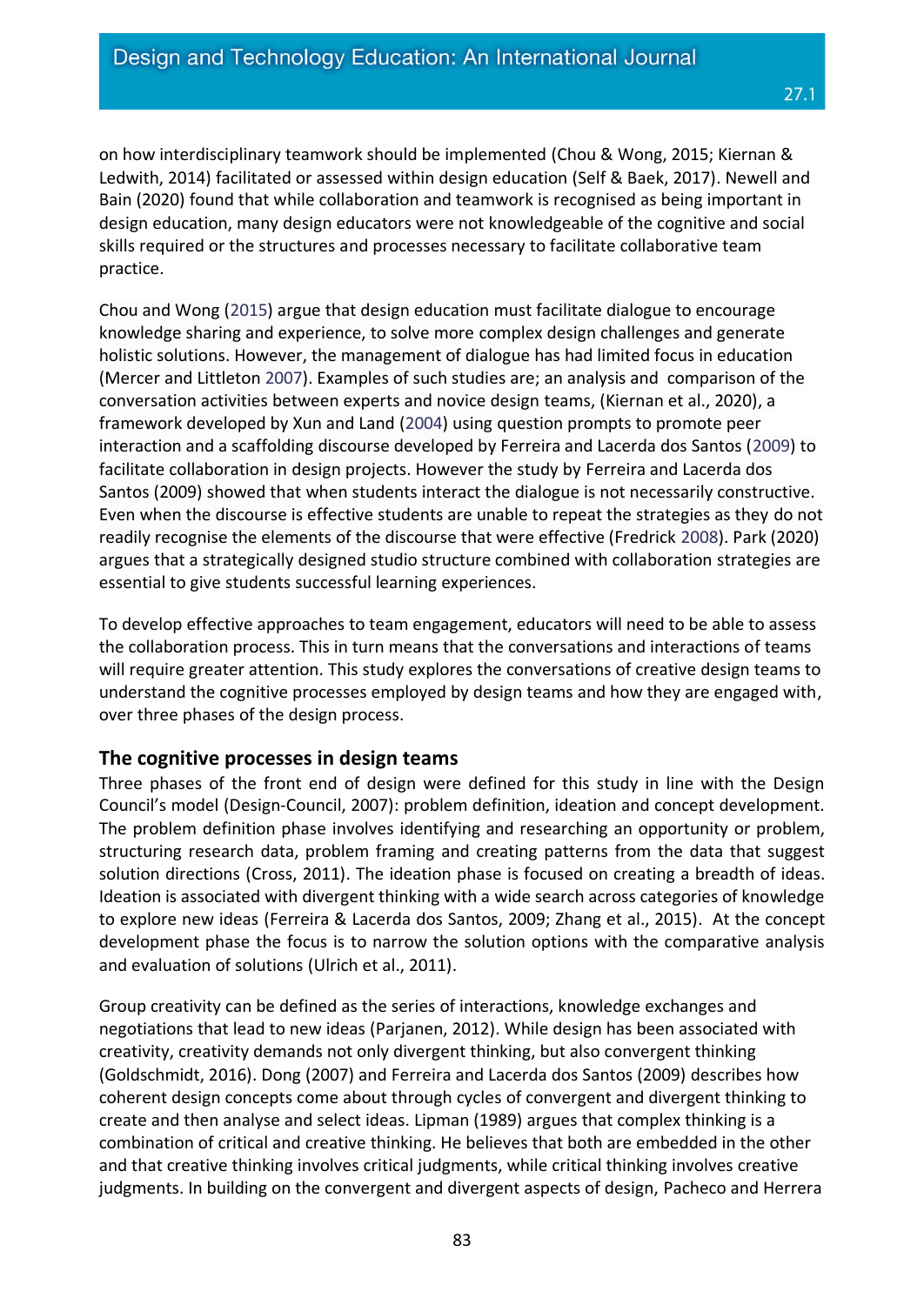(2021) propose that there are three main cognitive processes involved in complex thinking: critical thinking, creative thinking, and metacognition. Further to this Kiernan et al. (2020) include a fourth cognitive process in the form of knowledge processing as interdisciplinary teams require the sharing and the processing of relevant information to the task at hand.

Design is solution oriented and therefore relies on both creative (divergent) and critical thinking (convergent) (Cross, 2006; Dorst, 2011). Design problem-solving, also requires metacognition to reflect on the appropriateness of the knowledge and strategies used to reach the project goals (Andres, 2013; Jonassen, 1997; van Ginkel et al., 2009). The collaborative nature of design requires knowledge processing in the sharing and integration of knowledge (Kleinsmann et al., 2012; McDonnell, 2009). Whilst acknowledging that the processes discussed below are not the only processes, they are central and therefore the focus of this paper. These four cognitive processes are described below.

#### **Creative thinking**

Creativity is the novelty and usefulness of ideas regarding products processes and services (Chulvi et al., 2012; Zhou & Shalley, 2011). Creative thinking has been defined as the ability to think divergently and generate several original ideas or solutions (Casakin et al., 2010; Goldschmidt & Tatsa, 2005) and encourages ideas that challenge the status quo (Hatchuel et al., 2017). It is made up of lateral thinking and suspended judgement to create multiple ideas (Harris, 2012; Li et al., 2007). Torrance (1968) outlines four components of creative thinking: fluency in the creation of ideas, originality in the nature of the ideas, elaboration in the expansion of ideas, and flexibility in the different categorisation of ideas. Creative thinking is the ability to view things from different perspectives and combining previously unrelated elements (Shin et al., 2012). While creative thinking is not always synonymous with divergent thinking this mode of thinking has been used to assess creativity. Tests of divergent thinking look to fluency in generating a number of ideas and originality, (Paulus, 2000; Runco & Acar, 2012). As design is solution orientated it has largely been associated with creative thinking during ideation and brainstorming (Runco & Jaeger, 2012). Designers are required to explore several ideas before they fix on one providing the need for creative thinking (Stempfle & Badke-Schaub, 2002). Previous studies assessing design performance have looked to levels of creative thinking as a performance indicator such as Badke Schaub et al. (2010). For the purpose of this paper, creative thinking is defined as:

*Divergent thinking to explore and generate alternative ideas and options.*

## **Critical thinking**

While creative thinking is important in design it cannot alone address the scope of many of today's design problems. Design problems are complex, ill-defined and un-structured (Goel & Pirolli, 1989). They may have conflicting assumptions, evidence, and opinions requiring alternative solutions (Kitchner, 1983). Solving these problems therefore requires reason, argument and distributed knowledge (Jonassen, 1997; Kitchner, 1983). While creative and divergent thinking are associated with design, convergent thinking though necessary, has limited attention in the design literature (Goldschmidt 2016). It has been shown that design cycles come about through alternative episodes of convergent and divergent thinking (Dong, 2007). This is further described as a process of co-evolution to define and develop both the problem and solution together (Dorst & Cross, 2001). As ideas are created (divergent) this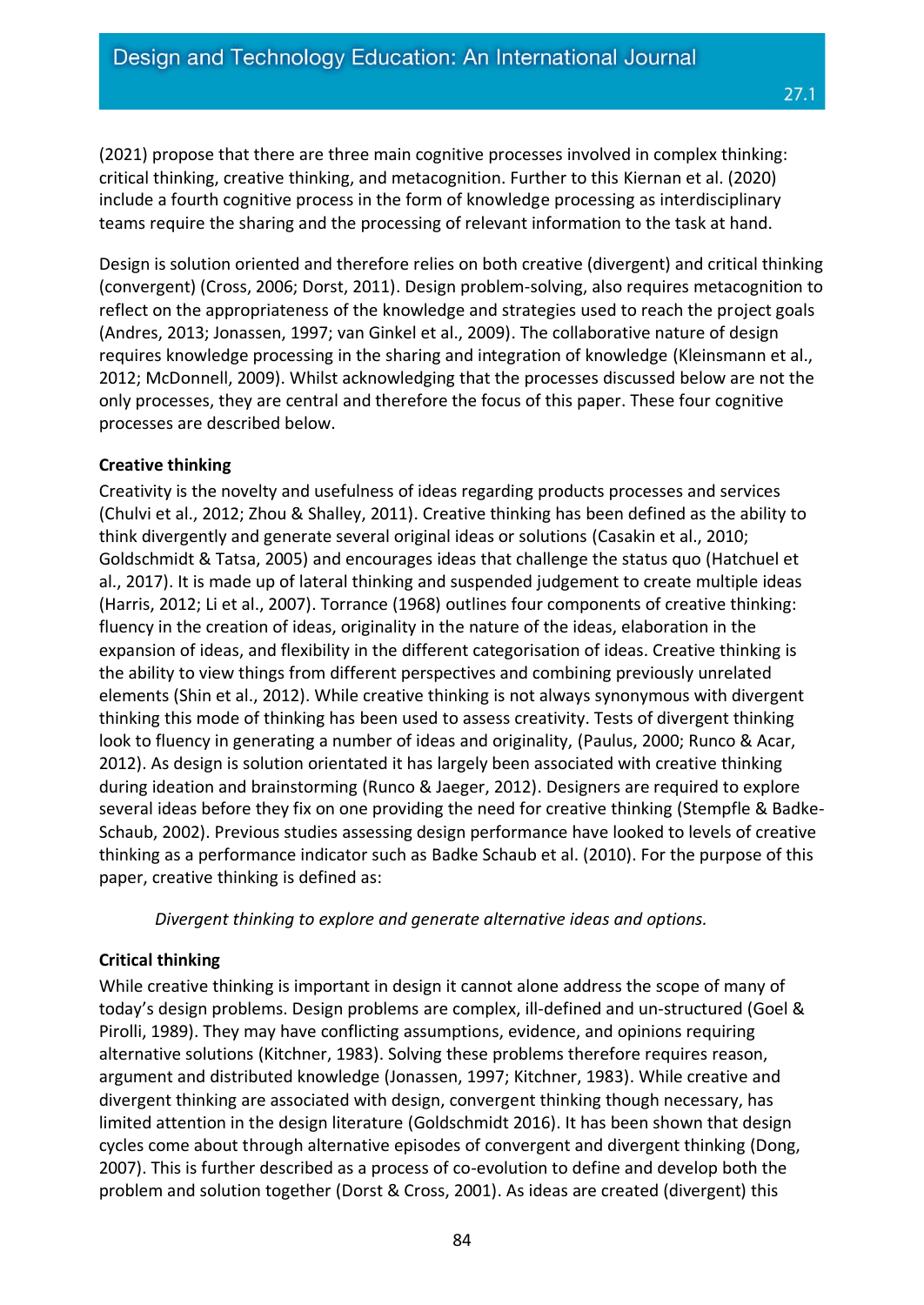reveals further information or questions to be analysed about the problem (convergent thinking). As non-viable options are evaluated through convergent thinking this prompts the use of convergent thinking to generate further ideas (Ferreira and Lacerda dos Santos 2009; Stempfle and Badke-Schaub 2002; Dorst 2011). Critical thinking is convergent as it is logical and deductive to question and analyse information to make decisions (Choi and Lee 2009; Hung et al. 2008).

Critical thinking is about being able to analyse a problem, justify one's beliefs and theories, the examining of evidence and the ability to offer counter-arguments (Jonassen, 2008; Tang et al., 2020). It is analytical and focuses on essential details, the selection of ideas according to their relevance and being able to deduce options from information (Fung & Howe, 2012). Bezanilla et al. (2019) outline the following six critical thinking skills: 'Analysing/Organising; Reasoning/Arguing; Questioning/Asking oneself; Evaluating; Taking a position/Taking Decisions; and Acting/ Compromising'. Facione (2011) includes the following core skills: analysis, inference, evaluation, and interpretation. For the purpose of this paper, critical thinking is defined as:

*Convergent, logical, and deductive thinking to interpret, analyse and judge information.*

#### **Metacognition**

Metacognition is required for ill-structured problem-solving to plan how to tackle the problem, monitor progress, and evaluate the appropriateness of the strategies used and the knowledge of a team to reach goals and develop solutions (Andres, 2013; Jonassen, 1997; van Ginkel et al., 2009). Metacognition supports the constructing of plausible solutions for the problem and the understanding that the solution may need further evaluation (Cama et al., 2006). Metacognition relies on critical thinking to evaluate and monitor one's own reasoning (Pacheco & Herrera, 2021). Magno (2010) argues that critical thinking occurs when individuals apply metacognitive skills and strategies to produce a desirable outcome. Furthermore a relationship between creativity and metacognition has also been established (Preiss et al., 2019). Magno (2010) found that when participants demonstrated metacognitive skills, they showed higher levels of creative thinking.

For design tasks Schön's (1983) reflective practice theory proposes that design activity is based on actions and the ability to learn and make decisions from those actions. It involves a reflective conversation with the individual, the team, and the elements of the problem. Therefore, to manage their thinking processes and ability to strategise, teams must also apply metacognition which is divided into two main aspects: knowledge of cognition and regulation of cognition (Öztürk & Gürbüz, 2017). Pacheco and Herrera (2021) propose that as part of a complex thinking model, metacognition can be defined as: the knowledge capacity that a person has of their learning, the use of their cognitive abilities and the recognition of their limitations. It is the knowledge they have about when, where, and why to apply learning strategies and how these strategies can be transferred to other contexts. It is also about the recognition of other perspectives and modes of thinking; the activity of monitoring and evaluation of one's own learning and performance in action and an ability to regulate one's cognitive behaviour accordingly. In summary the main elements of metacognitive regulation are: planning, monitoring and evaluating one's problem solving strategies (Flavell, 1979). For the purpose of this paper, metacognition is defined as: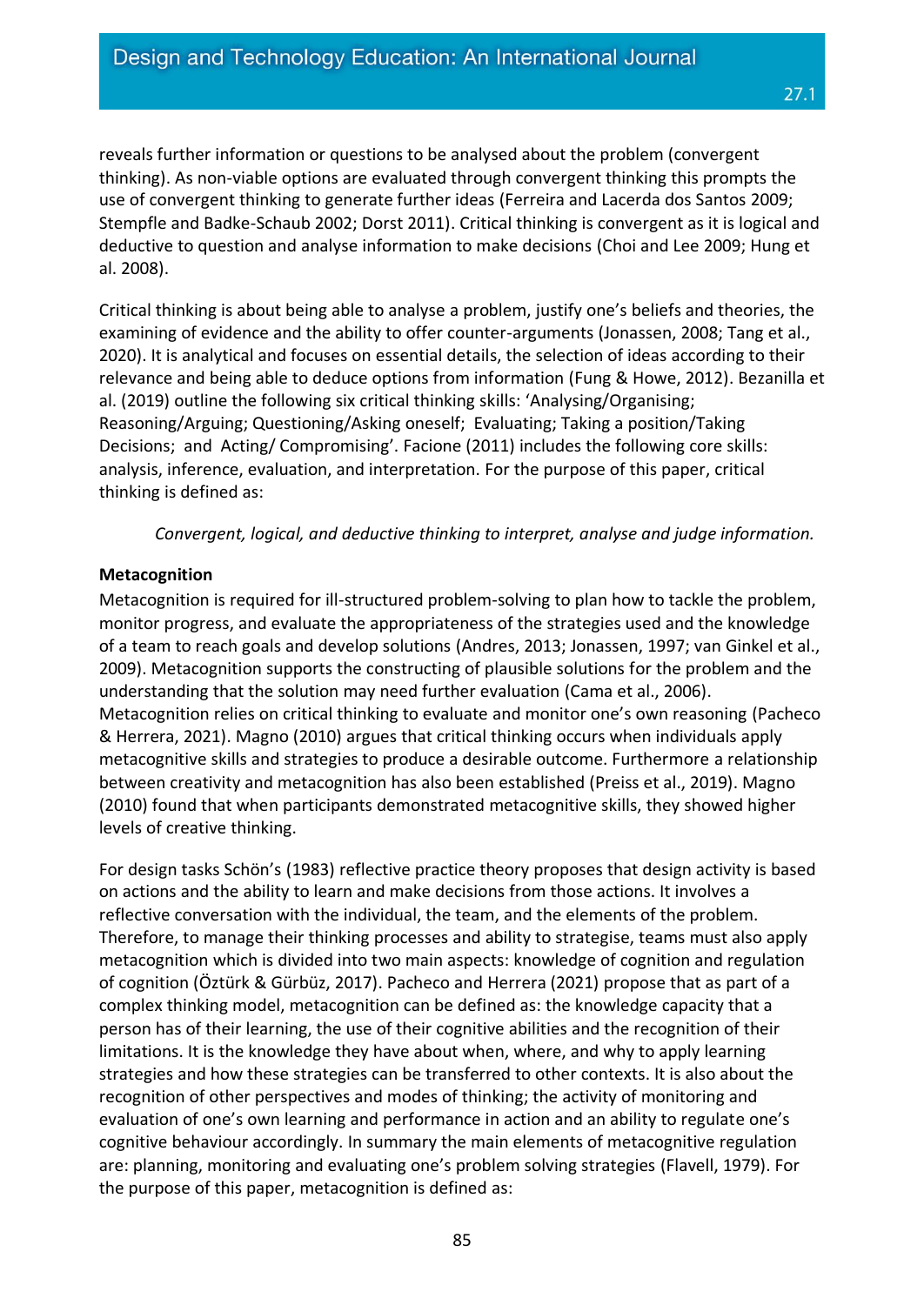*Self-reflection through planning, monitoring, and evaluating oneself or the team.*

#### **Knowledge Processing**

Creativity is closely related to knowledge and domain-specific knowledge has been found to influences domain-specific creativity (An & Runco, 2016; Huang et al., 2017; Sun et al., 2020). Unstructured problem solving requires access to domain knowledge that is well organized (Jonassen, 2008),and without it solvers use weaker strategies for searching for a path or solution (Chi & Glaser, 1985). Sun et al. (2020) showed that students with a higher level of domain knowledge performed better than those with a low level of domain knowledge during tests of scientific creativity. Studies have shown that while creativity performance is influenced by domain knowledge, it is also positively impacted by creative and divergent thinking skills (Huang et al., 2017; Paek et al., 2016). Creative performance is dependent on domain knowledge and expertise, which acts as a source for creativity (Amabile et al., 2018). Creative and divergent thinking is a process of applying existing knowledge and combining unrelated knowledge in new ways (Marron & Faust, 2018). It is also about the exchange of knowledge between people to create new knowledge (Smith et al., 2005). Smith et al. (2005) found that existing and accessible knowledge impacted a company's ability to create knowledge which, in turn, increased the outputs of product and service solutions. Knowledge from several domains is also required and due to the heuristic nature of the process general process or metacognitive knowledge is also needed (Christiaans & Venselaar, 2005; Pressley & McCormick, 1995). Metacognitive knowledge can also compensate for the absence of relevant domain knowledge (Xun & Land, 2004).

Knowledge processing through collaboration can also develop critical thinking skills as the process fosters 'discussion, clarification, ideas, and evaluation of the ideas of others (Tang et al., 2020). Information processing or the gathering, interpreting and synthesizing of key information is a key process that influences team output (Mol et al., 2015). The cognitive flexibility of a team to process information is influenced by the intra domain knowledge of the team. (Furr et al., 2012). The creative output of a team also stems from diversity and a team's ability to integrate and apply diverse thought processes (Foss et al., 2008). Effective knowledge processing is critical for design teams in creating and sharing information, decision-making and coordinating design tasks to surface and integrate distributed knowledge (Détienne et al. 2012; Chiu 2002). Therefore, creative thinking, critical thinking and metacognition rely on knowledge and the ability to process that knowledge. For the purpose of this paper, knowledge processing is defined as:

## *The process of elaborating, explaining, clarifying, and exchanging information to coconstruct knowledge.*

To conclude the above cognitive process are components of what can be described as complex skills. They are both complementary and interdependent. One form of thinking relies on the others, yet they can also stand alone to address the complex problem solving that makes up design activity. However how these cognitive processes are used in the course of a design project and any variation in their use has received limited attention in the literature. By exploring the use of these four cognitive processes across the three phases described above, this study provides an understanding of how these thinking modes are applied by design teams across different stages of the design process.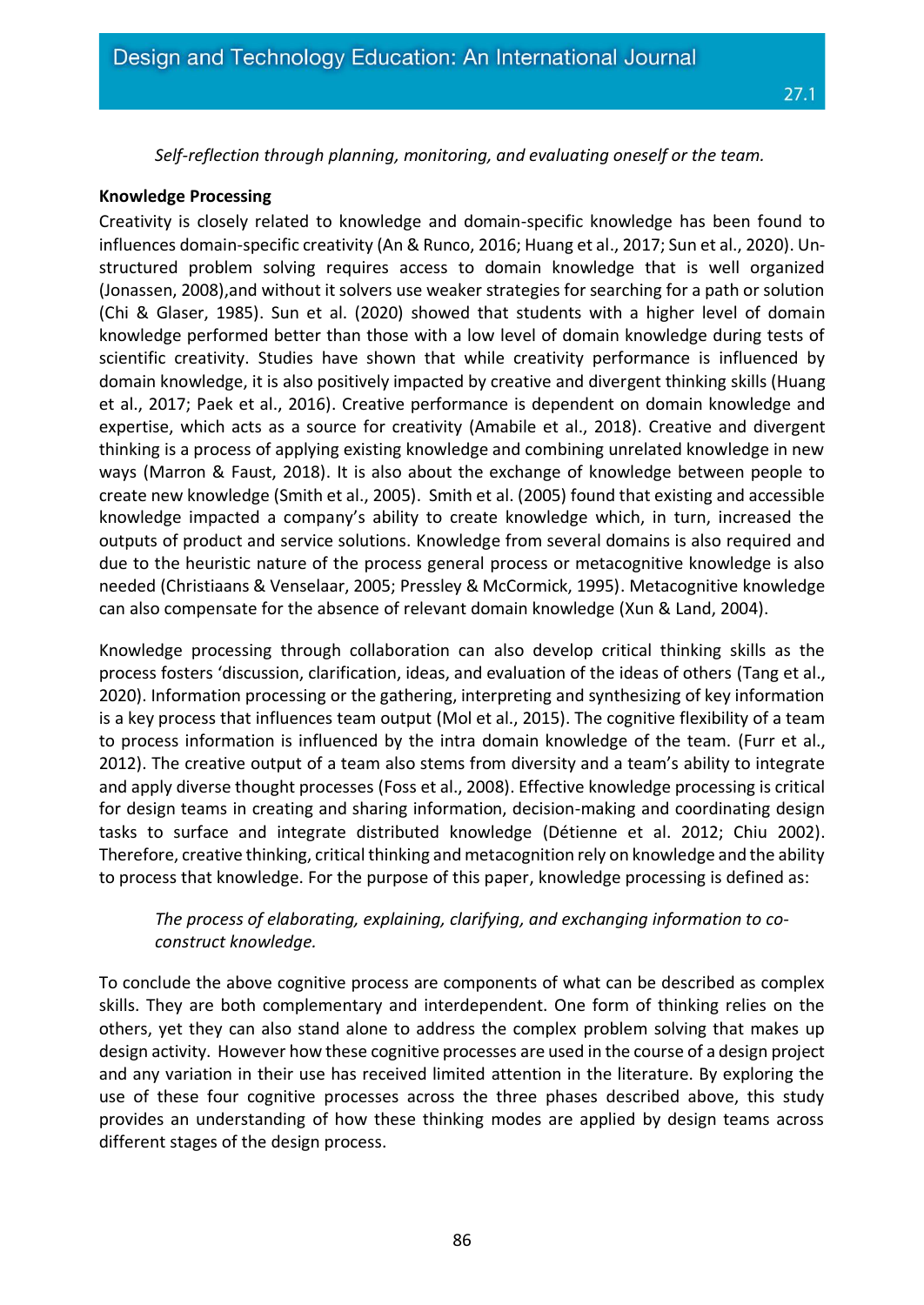This research uses case studies to investigate design teams working in their normal environment in the early phases of design and focuses on the dialogue of the participants to understand the cognitive activity of the teams. The research methodology was chosen to understand the context dependent and complex interconnected processes of design. A fundamental aspect of team designing is conversation and verbal communication.

27.1

## **Data Collection**

Four cases were selected for the study. Two of these cases had two teams within each case, this is summarised in Table 1. Each case was bounded by the context, the project, and the experience levels of the teams. Therefore, if two teams worked on the same project within the same context and from similar experience levels, they were part of that one case. The first case involved a bio-medical fellowship program (MedDev1), the second was an undergraduate project (Students), the third a professional practice case (Consultants) and the fourth an additional bio-medical case (MedDev2).

| Case               | Project                | <b>Team Type</b>           | <b>Team Experience</b>   |
|--------------------|------------------------|----------------------------|--------------------------|
| MedDev1            | Uncovering             | Interdisciplinary,         | <b>Experienced post-</b> |
|                    | opportunities and      | engineering (4),           | doctoral research        |
| 8 Participants     | the design of          | medicine (2),              | Fellows,                 |
| $(2$ teams of 4)   | solutions in the area  | business (1) and law       | Industry experience 3    |
|                    | of cardiology.         | (1).                       | $-10+$ years             |
| <b>Students</b>    | Design of a crew rest  | Interdisciplinary,         | <b>Novice</b>            |
|                    | for flight attendants. | product design (10)        | undergraduate            |
| 14 Participants    |                        | and digital                | students, year 3         |
| $(2$ teams of 7)   |                        | communication (3)          |                          |
|                    |                        | Engineering (1)            |                          |
| <b>Consultants</b> | Development of a       | Interdisciplinary          | Experienced              |
|                    | software program       | interaction design,        | industry-based           |
| 3 Participants     | with a user-centred    | software engineering       | consultants.             |
| $(1$ team $)$      | approach.              | and business.              | Industry experience 3    |
|                    |                        | Qualifications:            | $-10+$ years             |
|                    |                        | Industrial design (2)      |                          |
|                    |                        | Psychology (1)             |                          |
| MedDev2            | Uncovering             | Interdisciplinary Bio-     | <b>Experienced post-</b> |
|                    | opportunities and      | medical engineering        | doctoral research        |
| 4 Participants     | the design of          | $(2)$ , medicine $(1)$ and | Fellows,                 |
| $(1$ team)         | solutions around       | design (1).                | Industry experience 5    |
|                    | urology.               |                            | $-10+$ years             |

## *Table 1. Case study profile*

The research data used for analyses for each project is summarised in Table 2.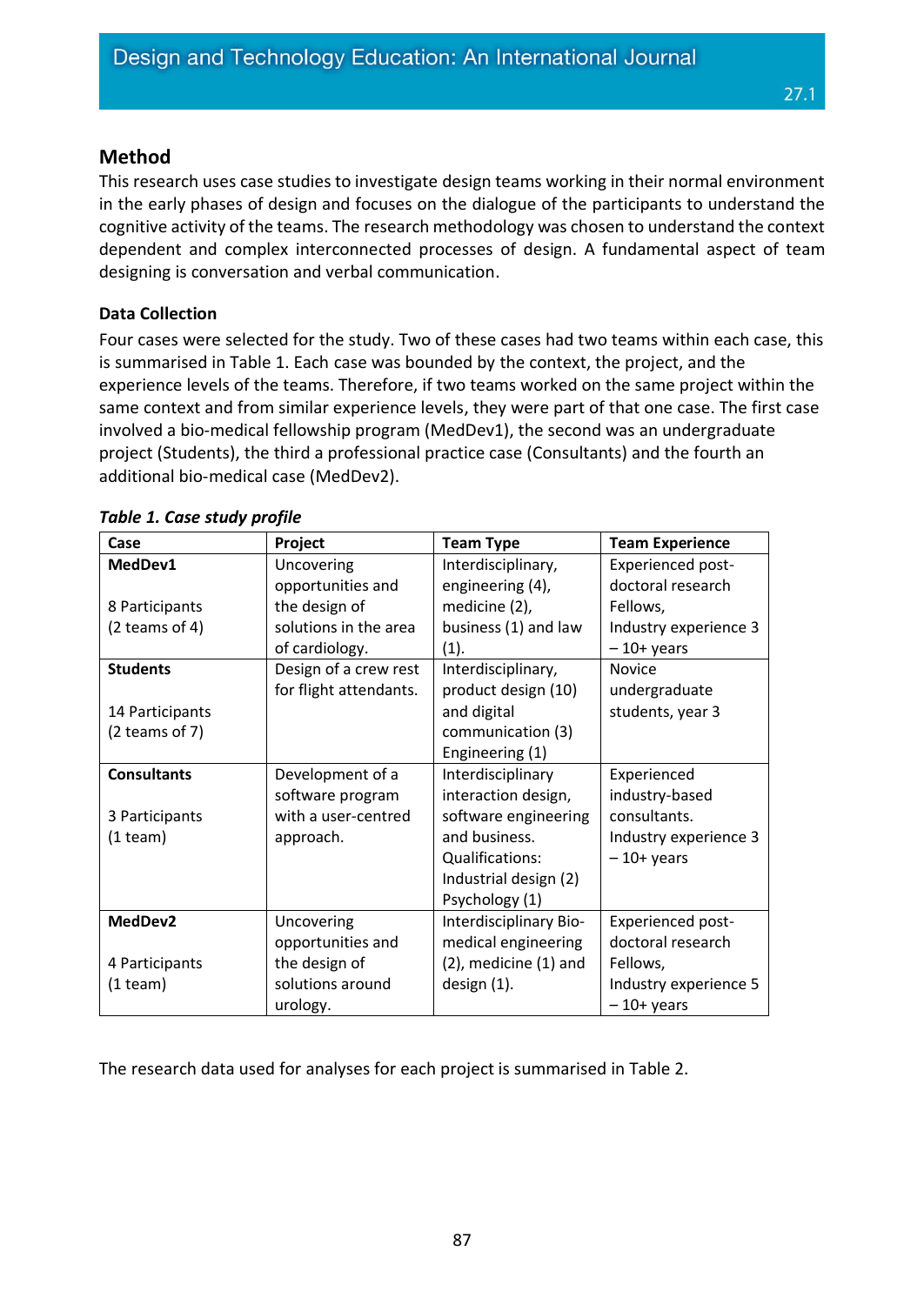|                | MedDev1             | <b>Students</b>     | <b>Consultants</b>   | MedDev2             |
|----------------|---------------------|---------------------|----------------------|---------------------|
| Analysed       | 4 hrs of            | 5 hrs of            | 1.5 hrs of           | 5.5 hrs of          |
| data           | conversation        | conversation        | conversation         | conversation        |
|                | recorded and        | recorded and        | recorded and         | recorded and        |
|                | analysed.           | analysed            | analysed             | analysed            |
| <b>Meeting</b> | Problem definition: | Problem definition: | Problem definition   | Problem definition: |
| durations      | Team A: 1 hr 40min  | Team A: 40 min      | &                    | 3 hrs               |
|                | Team B: 1hr 52min   | Team B: 46 min.     | Ideation:<br>1.5 hrs |                     |
|                |                     |                     |                      |                     |
|                |                     | Ideation:           |                      | Ideation:           |
|                |                     | Team B: 1 hr        |                      | 1 hr 25min          |
|                |                     | Concept             |                      | Concept             |
|                |                     | development:        |                      | development:        |
|                |                     | Team A: 30min       |                      | 1 <sub>hr</sub>     |

#### *Table 2. Details of data collection*

The data was collected from naturally occurring meetings in their normal setting to avoid the deformations that may be caused by setting a prescribed project. The researcher was present during all meetings where participant observation was applied, as it is suitable for investigating the rich, diverse experiences, thoughts, and activities of people (Jorgensen, 2015). The conversations of the teams were recorded as they engaged in the design process. A reflexive approach was taken to account for the presence of the researcher in the process and to negate it impacting on the research. This required the researcher remaining objective and taking an 'outsider stance' to avoid influencing behaviours or outcomes. The researcher was also a tutor for the student teams and advised all participants that the study did not impact on grading.

All participant names presented, are pseudonyms for the purpose of anonymisation.

#### **Data analysis**

Content analysis (CA) was used for the deductive interpretation of the content of text data from conversations, through a systematic classification process of coding and identifying themes or patterns (Hsieh & Shannon, 2005). The method focuses on the characteristics of language as communication, with attention to the content or contextual meaning of the text (Budd et al., 1967; McTavish & Pirro, 1990). The data was first divided into manageable chunks through the identification of topic segments. Topic shifts and changes were considered to be appropriate means of dividing segments for the purpose of analysing team progress as they tend to come about through agreement (Bublitz, 1988). The four cognitive processes identified from the literature (knowledge processing, critical thinking, creative thinking, and metacognition) were assigned to individual utterances of participants. Reliability refers to the degree to which the findings can be replicated if further studies are to be carried out. An inter-rater reliability study was conducted where another coder, coded a section of the data independently to the descriptions of the themes provided. The results show a Kappa coefficient of 0.718.

Table 3 provides an example of a topic segment from the consultant's conversation. The focus was to review a client's software application, review the navigation and information architecture and redesign it with the intended user in mind. In the first utterance, Harry combines knowledge processing to explain a feature of the program, critical thinking to analyse it and metacognition in assessing that the work involved is not a problem for the team as there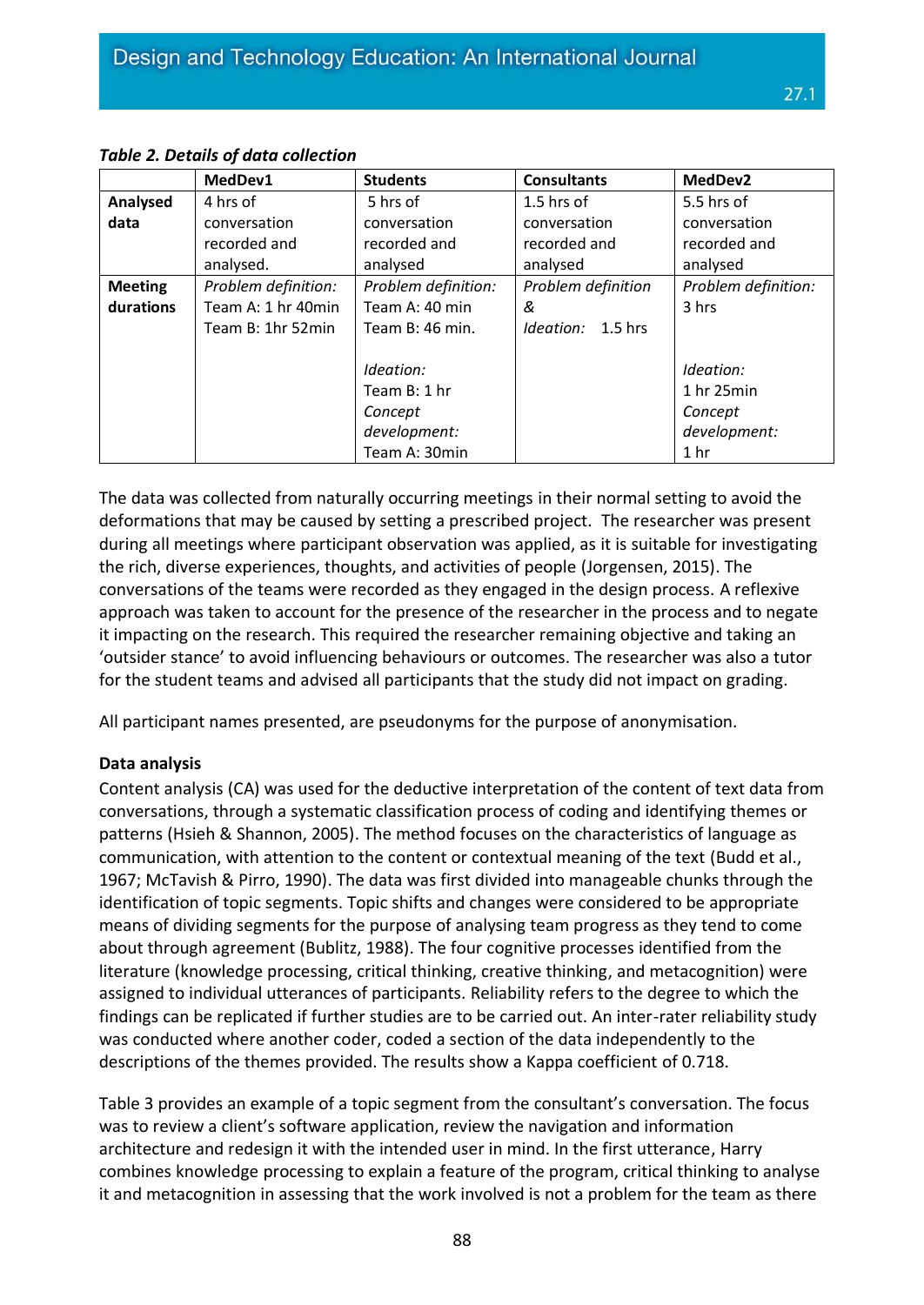is not too much information to manage. Faye responds using critical thinking to argue that the user would not have the information that they need on the screen on the initial use. Harry uses knowledge processing to explain this feature. Faye uses creative thinking to propose that they could form "headers" and "expand and contract questions". Harry uses creative thinking to develop the solution, knowledge processing to explain it to Faye and critical thinking in the evaluation of the solution.

| Topic segment                                                                   | Cognitive         |
|---------------------------------------------------------------------------------|-------------------|
|                                                                                 | processes         |
| Harry: This stuff here again it's all very rough. This is a classic example of  | KP, CT,           |
| unbelievably inefficient space use. You'd get all of this in here and it would  | CRT, MC           |
| still read properly if you designed it properly. You could have all of this in  |                   |
| here and the rolled-up stuff and not have this presentation at all. Because     |                   |
| this is an amalgamated part of this. So, when you click on this; it pops out    |                   |
| that. It asks all the questions and rolls up the figure and you can have all of |                   |
| these states in there as well. It's no problem, there's not that much           |                   |
| information there.                                                              |                   |
| Faye: The only problem we have there is if you look at initial use right. What  | <b>CT</b>         |
| does the user see on the screen when they haven't filled in the questions?      |                   |
| Harry: The questions? You fill them out and then you roll them up.              | KP                |
| Faye: Each one of these would be almost like headers.                           | <b>CRT</b>        |
| Harry: Yeah CONSENSUS                                                           | KP                |
| Faye: Expand and contract questions.                                            | <b>CRT</b>        |
| Harry: Yeah, and you do the questions and it roll ups and when you close it, it | <b>KP, CT CRT</b> |
| reconfigures the header and that gets them away from having to do this save     |                   |
| thing which is counter intuitive because you do the questions down and the      |                   |
| save up. So, it gets rid of the whole thing.                                    |                   |

#### *Table 3. Example of cognitive process codes from consultants*

**KP: knowledge processing, CT: Critical thinking, CRT: Creative thinking, MC: metacognition**

## **Findings**

The teams applied all four cognitive processes during their verbal interactions to different degrees to support creative problem solving. The proportion of use over all cases was:

- 1. Critical Thinking (40%)
- 2. Knowledge Processing (34%)
- 3. Metacognition (27%)
- 4. Creative Thinking (7%)

(Note: Total percentage may be more than 100% as some utterances were coded to more than one category.) The limited use of creative thinking during the front end of design is a surprising finding as creative thinking is largely associated with creative activities such as designing. To gain a deeper understanding of how these cognitive processes were employed it is necessary to examine their use at the different phases of the design process.

Table 4 provides the cognitive processes used, in order of frequency, for each phase and Figure 1 shows the distribution at each phase. There were differences in the use of the cognitive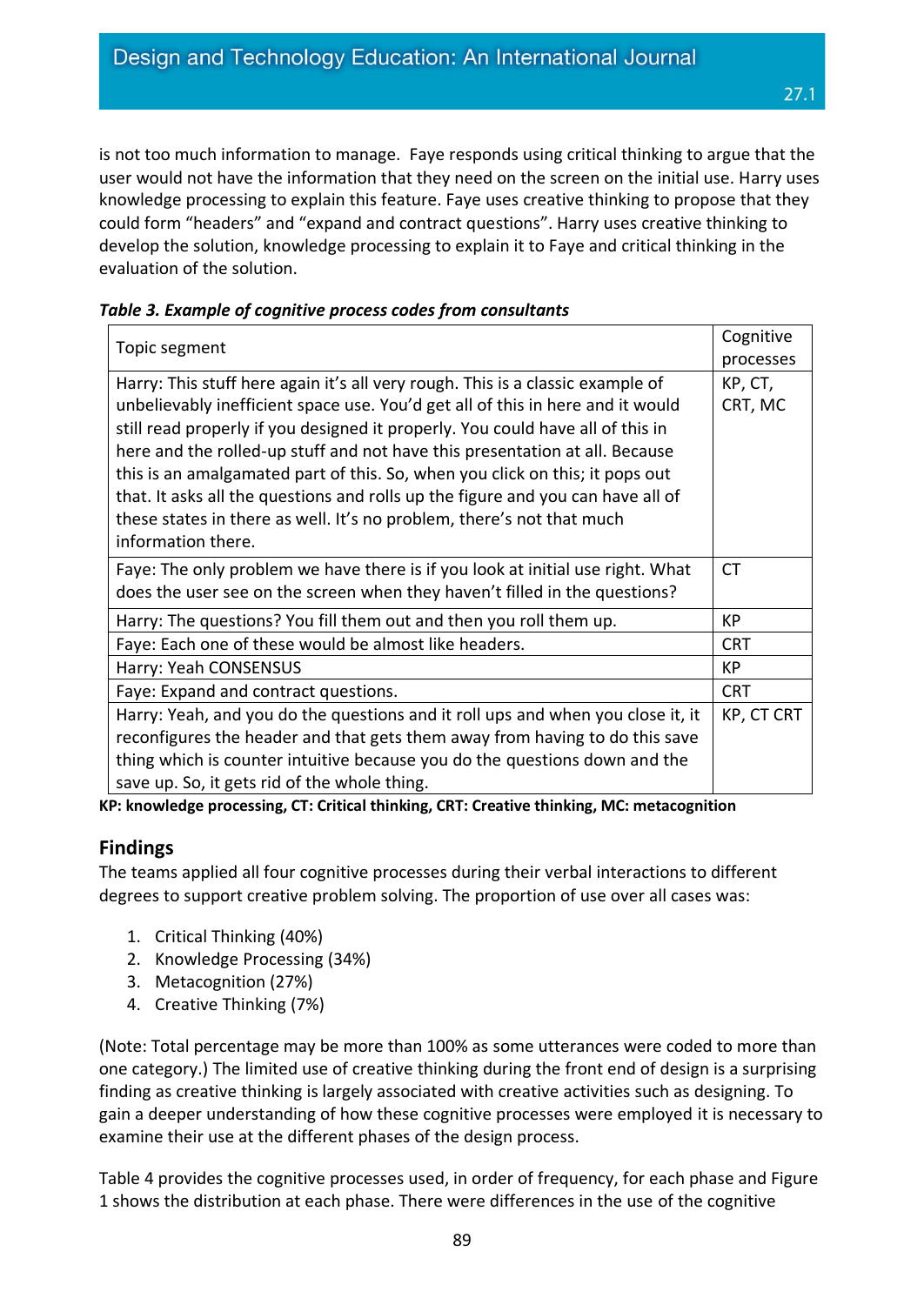processes between the phases. This can be attributed to the different objectives at each phase of the design process. The problem definition phase is focused on structuring the requirements for the task, the ideation phase is focused on divergent thinking to create a breath of ideas while the concept development phase is focused on the evaluation and refinement of ideas. How each cognitive process was used across the design phases is discussed in the next section.

**Problem definition Ideation Ideation Concept development** Critical Thinking (43%) | Knowledge Processing (36%) | Knowledge Processing (47%) Metacognition (35%) | Critical Thinking (31%) | Critical Thinking (38%) Knowledge Processing  $(31\%)$  Creative Thinking  $(23\%)$  Metacognition  $(14\%)$ Creative Thinking (2%) Metacognition (13%) Creative Thinking (6%)

*Table 4. The order of ranking the activities for each phase across all of the cases*

**Note: Total percentage may be more than 100% as utterances were coded to more than one category**



*Figure 1. The distribution of the cognitive processes across the design phases*

#### **Knowledge processing across phases**

Knowledge processing was at significant levels across all phases of projects and levels increased over the phases of projects. This is surprising as the processing of information would have been expected to be at its highest at the beginning of projects as the team members were structuring the requirements. At the concept development phase, knowledge processing was at its highest level to show that knowledge and information exchange is emergent throughout the process. As the team members developed ideas this forced the acquisition of new knowledge in the evaluation and development of solutions. Knowledge processing was also critical in the explanation of solutions to other team members. Below is an example of a topic segment that shows how the Consultants used knowledge processing to share information. During a review of their client's product, Harry externalising his knowledge of the application for the team. The sharing of information by Harry prompts Faye to request further elaboration. Harry responds by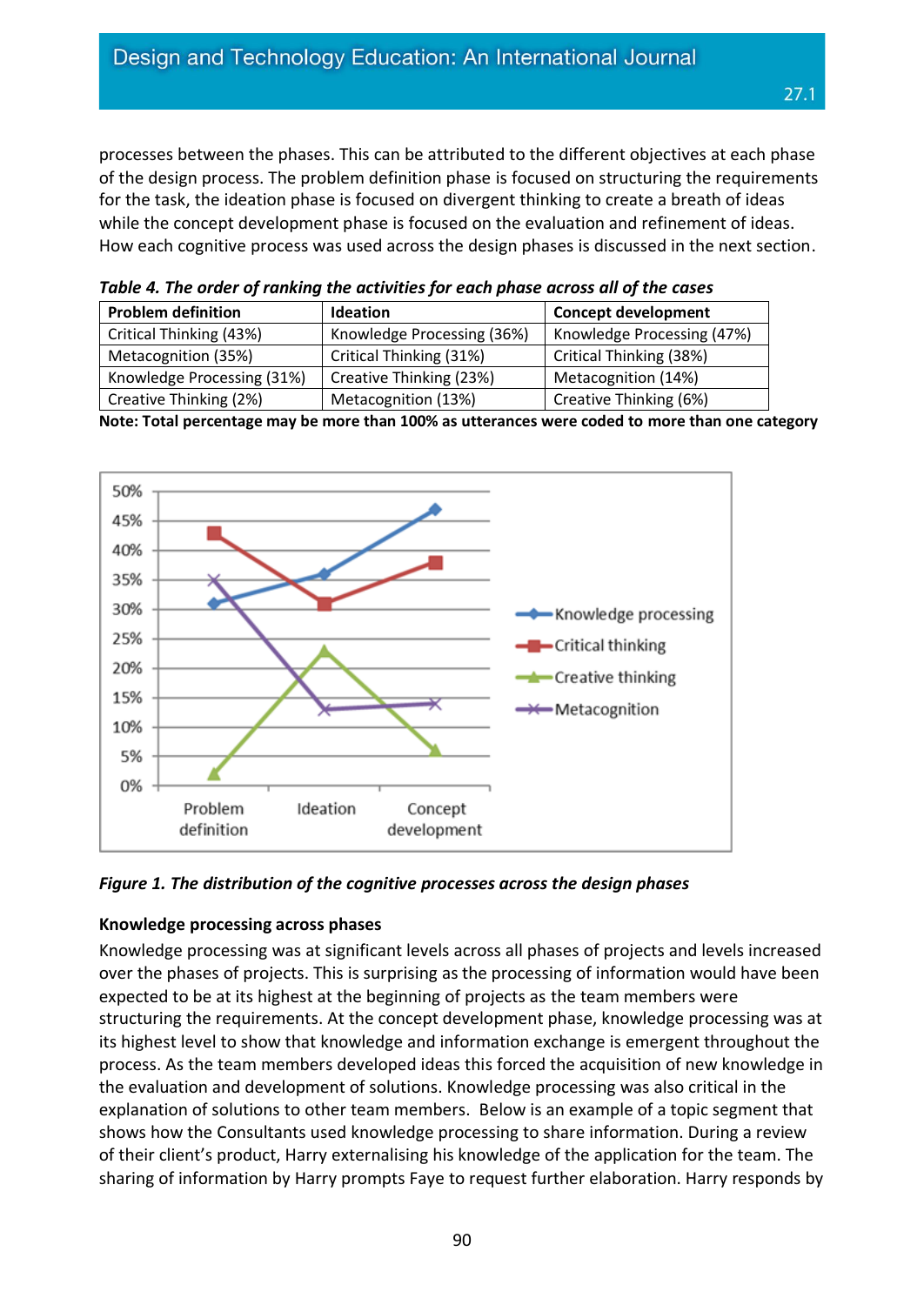providing further knowledge about the client's product showing how knowledge is co-created by the team.

*Harry: See the competitors here now this screen shot hasn't got one. Basically, those competitors here are not the same as those competitors here, so you know how you add competitors you asked them how do you delete and add competitors? So, it's down there, you put them in down there. It's in the standard opportunity but then they have this field called competitors or main competitors here and it's not them.*

*Faye: And how do you fill in those main competitors? That's the question I was asking.*

*Harry: You double click on the little pencil, and you dump them in but it's just text.*

#### **Critical thinking across phases**

Critical thinking was at its highest level at the problem definition phase. While it dropped at the ideation phase it was still used significantly, which can be attributed to a co-evolution of developing the problem and solution together. This was reflected in the combined use of both divergent and convergent processes in the form of critical and creative thinking. The teams used critical thinking for further analysis of the problem as ideas posed new questions about the problem space and uncovered emerging sub problems and constraints. For example, ideas proposed with creative thinking could involve a radically new way of doing something leading the team to re-examine new aspects of the problem which required further critical thinking and the processing of information. The following is an example of this co-evolution process from the Students Team B. The team were designing a rest area for airline crews and had established that they needed to provide a changing room for flight attendants.

*Brian: I think that the space under the stairs is used as storage. We could convert that into some sort of changing room. (Creative thinking)*

*Lisa: But in reality, we need to get the size of that because there is no point in saying we're putting it in there and then we can't physically get it in there. We need to know the rise of it and the slope. (Critical thinking)*

Brian proposes using the area under the stairs in the crew rest. Upon the creation of the idea the team then recognise that they need to gather more information about this area and analyse it further. Lisa argues that they need to know more about the problem state before they continue to propose solutions (Figure 2).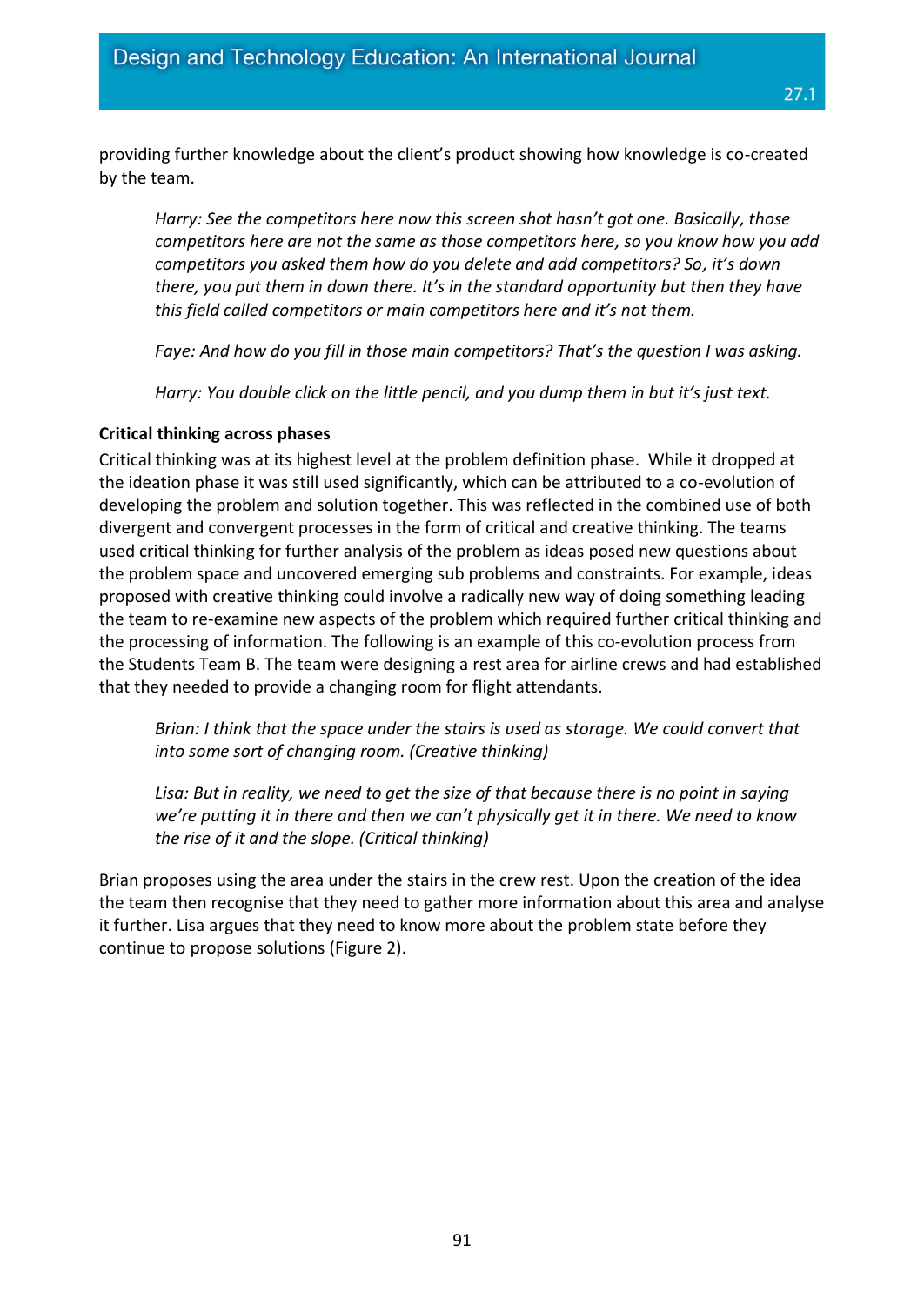

*Figure 2. Exploration of crew rest area outputs*

#### **Creative thinking across phases**

As creative thinking levels increased, critical thinking levels decreased. Creative thinking was at the highest level at the ideation phase while critical thinking was at the lowest level at this phase. These modes of thinking are opposite in nature, so these findings are apt for this stage in the process. The focus at the ideation phase is to create multiple ideas. An overemphasis on critical thinking in the evaluation of ideas could restrict the multiplicity of ideas. At times teams were observed critiquing ideas and discounting them quickly rather than considering how they could be adapted or further explored. Due to space restrictions a member of the Students Team B proposed combining an elevator as a changing room which was critiqued by another member very quickly:

*Max: It's very hard for it to be an elevator at the same time. If someone is changing and someone else wants to go up or down, that's not possible.*

Runco and Acar (2012) have shown that divergent thinking is synonymous with creative potential. For early idea generation, the aim is to explore and generate a depth and breadth of solutions and withholding judgment on the value of concepts to maximise the potential for optimal solutions (Casakin et al., 2010; Zhang et al., 2015).

Creative thinking had very limited use at the problem definition phase. This is surprising as creative thinking is considered to be a core skill for designers (Kelley, 2001; Stempfle & Badke-Schaub, 2002; Yilmaz & Seifert, 2011). It also had limited use at the concept development phase and was used to revise ideas for solutions upon critical analysis of those solutions. The following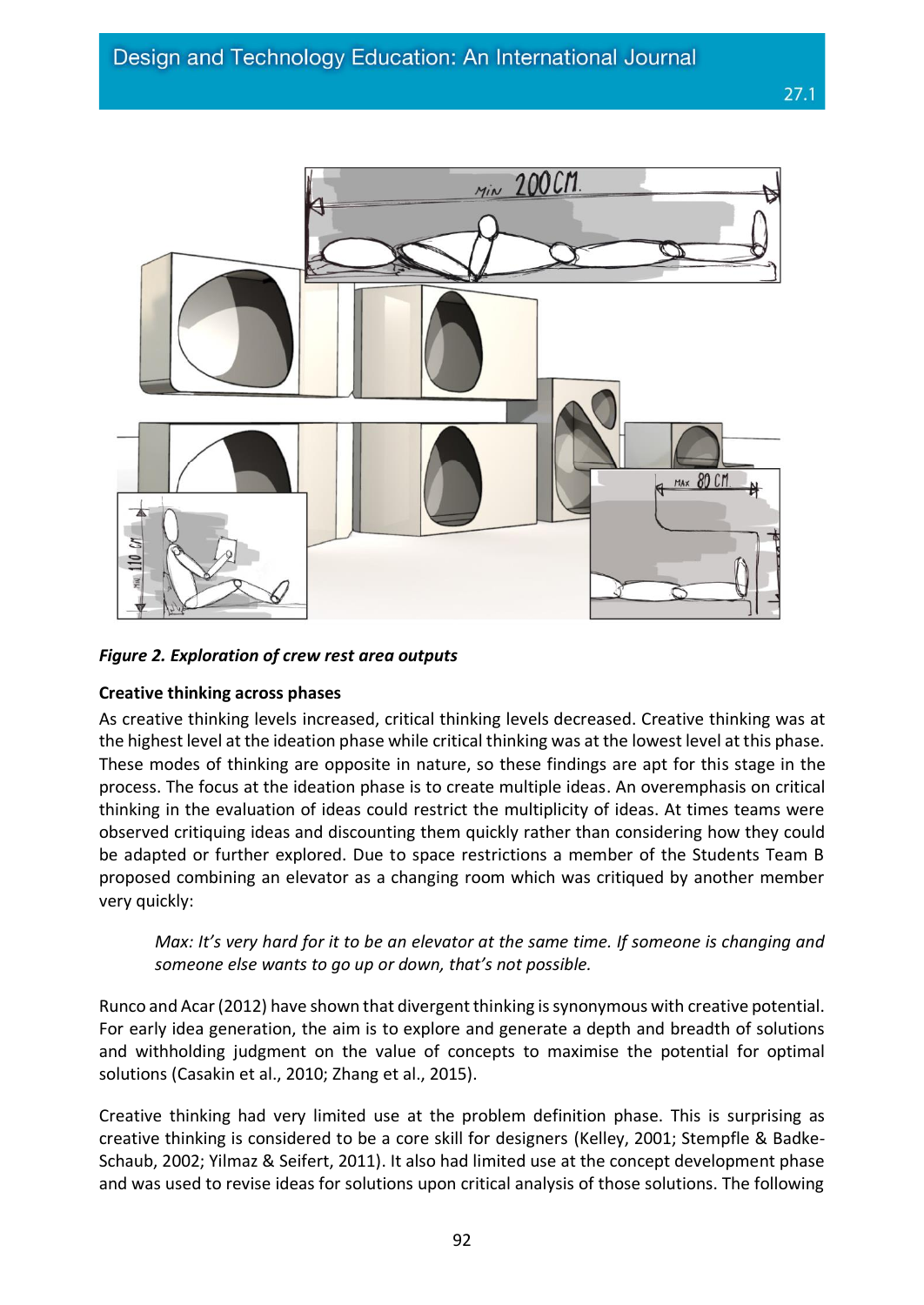is an example of an interchange between knowledge processing, critical thinking, and creative thinking from the MedDev2 team at the concept development phase. Riona uses knowledge processing to explain a proposed concept (Figure 3). Once Liam understands the concept, he analyses it and uses critical thinking to argue that the product may not function correctly. The evaluation prompts Riona to use creative thinking to further build on the idea and develop the solution of a seal.

*Riona: It comes from the base out to there like this, bear with me. Say this is flush with the skin and then this from the side is protruding out there. (Knowledge processing)*

*Liam: But it still begs the question, I'm just imagining if drips come out here, they are going to be funnelled back. (Critical thinking)* 

*Riona: Yeah, there would have to be a seal. Like what you said there, can you bring it out and let it funnel into the bag? (Creative thinking)*



## *Figure 3. Early prototype*

#### **Metacognition across phases**

Metacognition was also at highest levels at the problem definition phase dropping significantly over the next two phases. The problem definition phase requires considerable planning and strategising within the team to determine the best approach to working through the project which can account for these levels. The following is an example from the problem definition phase where the MedDev2 team monitored how the team were handling one of the needs/requirements that came from their research findings. There is a difference between Christy and Kieran's interpretation of the requirement. Christy argues that the criteria Kieran uses are not written into the need. He argues why convenience is an important factor in the assessment of the need. Through the application of critical thinking to assess the need and metacognition to monitor and evaluate how the team has managed this need, Christy convinces Kieran to incorporate these "*measurable outcomes*". This managed to elevate the importance of the 'need' amongst the team members.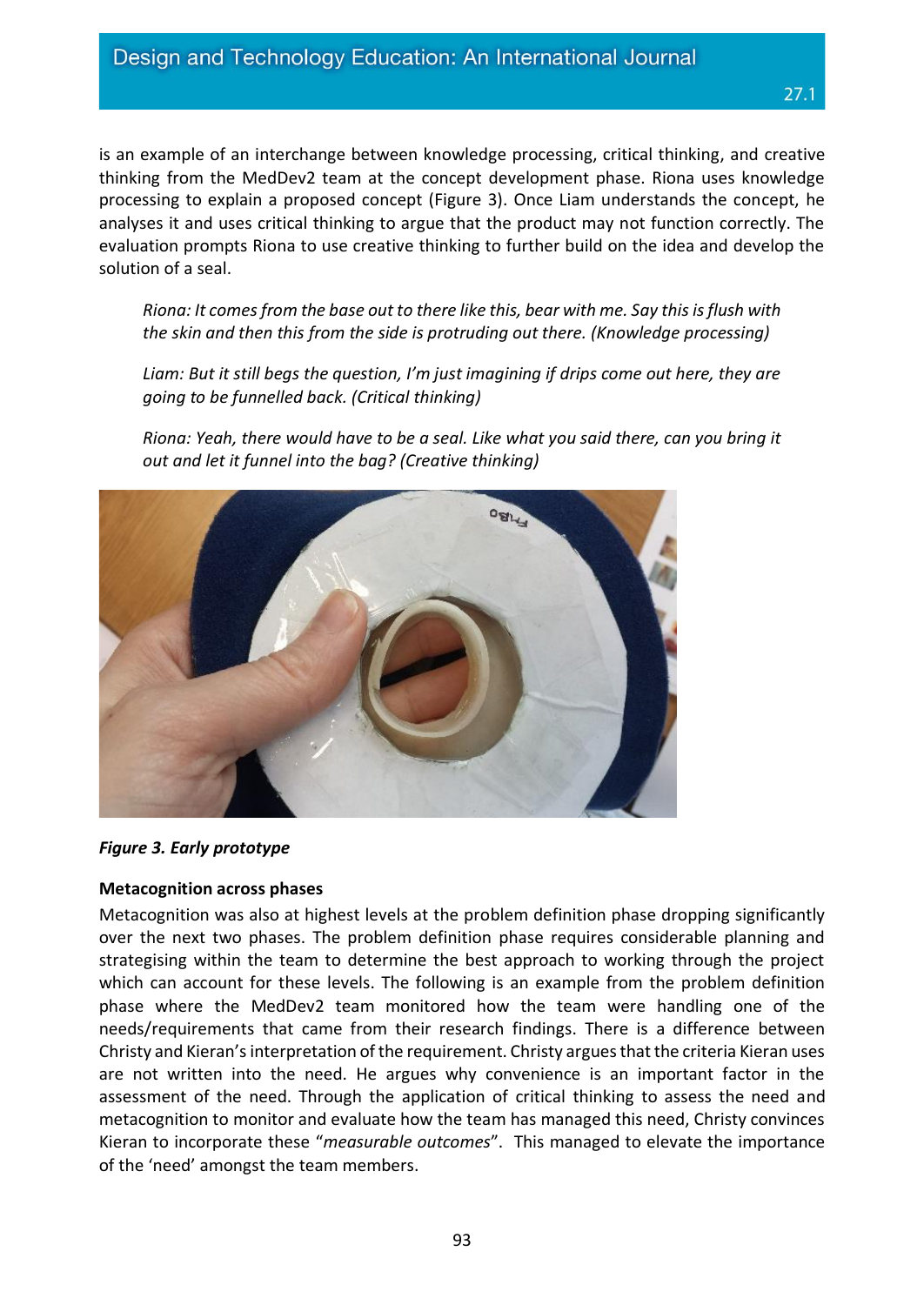*Christy: You said you want to achieve real time feedback of blood pressure through a non-invasive technique. (Critical thinking, metacognition)*

#### *Kieran: Efficiency and convenience, they're the two benchmarks. (Critical thinking)*

*Christy: Well, that's not how it's written in the needs statement. Are we just assuming that it is, and we score it through non-invasive techniques, to make the procedure more accessible and convenient? (metacognition) In my mind if the need statement was, need a way to provide real time feedback of blood pressure to the clinician, then in my mind it scores at least a three because it's completely inaccessible at the moment, with invasive monitoring. (Critical thinking) There are complications which cost money and it requires a HDU overnight. (Knowledge processing)*

*Kieran: Fair enough, I think that is where that one was going too. There's no measurable outcome in the needs statement. If we can build those in as measurable outcomes, then you're definitely addressing convenience at least or access. (Metacognition, critical thinking)*

Critical thinking and metacognition were often used in combination, while critical thinking was focused on the analysis of the task, metacognition focused on the analysis of the team and individual's performance.

Overall, the findings show that creative team cognition involves a continuous alternation between each of the cognitive processes outlined. Each cognitive process was complementary and interdependent. The findings also show that the emphasis of each cognitive process varied over the design phases and an overuse of some cognitive processes at certain phases could also be counter-productive such as applying critical thinking in the judging of early ideas instead of producing a breath of ideas. In summary, the cognitive processes used were dependent on the objectives at each phase of the design process.

- Knowledge processing increased across the design phases showing that the requirement to agree on new information continues throughout the design process.
- Critical thinking was used extensively across all phases of the design process decreasing only slightly at the ideation phase.
- Creative thinking was the least frequently used cognitive process across all phases rising significantly only at the ideation phase.
- Metacognition was used frequently during the problem definition phase to manage the uncertainty and diversity in perspectives at this phase.

When critical thinking and metacognition (convergent in nature) levels were high creative thinking (divergent in nature) levels were low.

## **Discussion**

Much of the literature in design has emphasised the importance of creativity for designers. For example, both Kelley (2001) and Nussbaum (2013) promote the principle that creativity is a key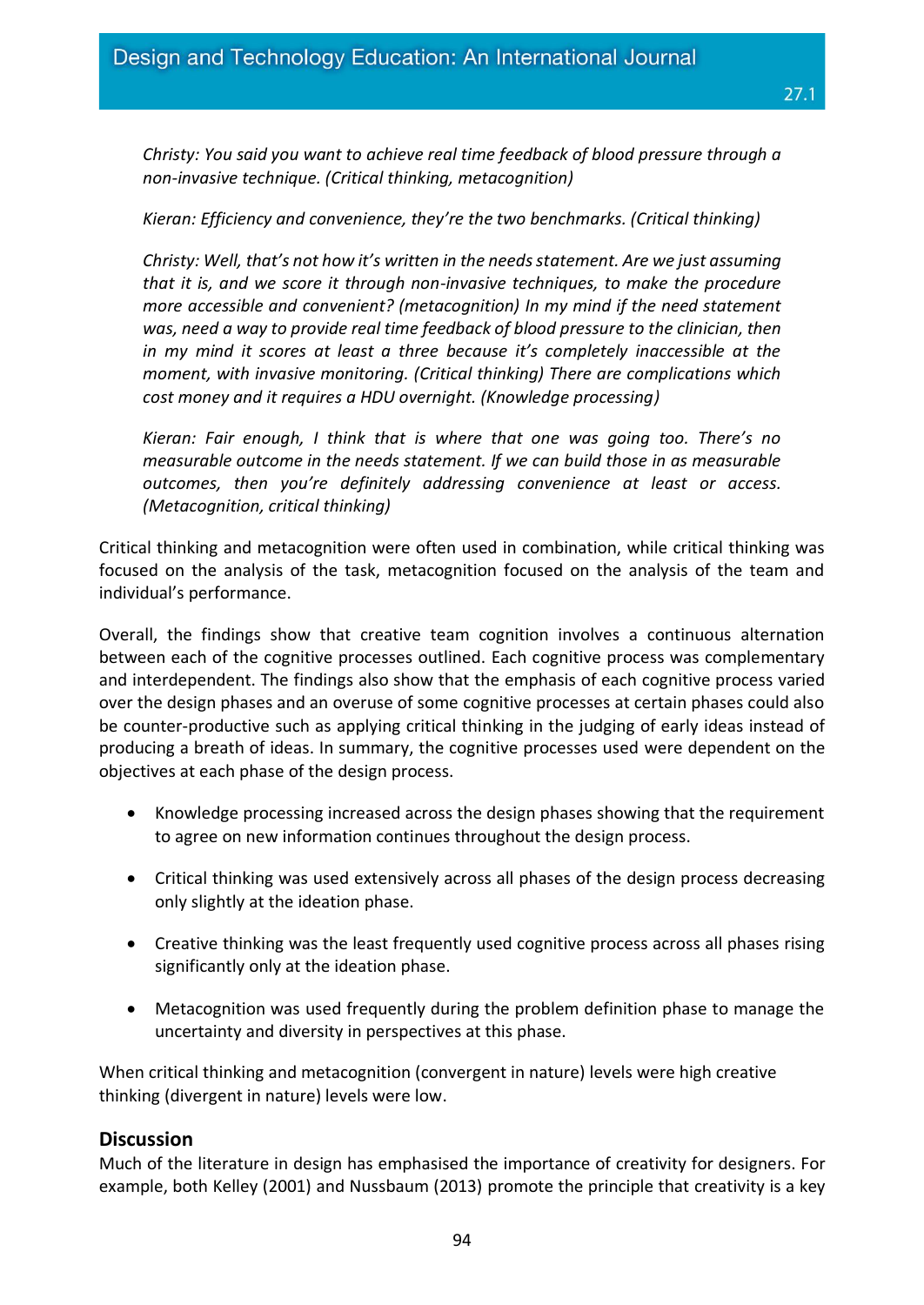aspect of designing in teams. It is also an essential component of design education but provides challenges for educators in how to teach it (Wong & Siu, 2012). Creativity has been described in terms of sudden emergent bursts of ideas, described as creative leaps (Dorst & Cross, 2001). These findings problematise such conceptions of creativity suggesting it is important to contextualise creativity constructs within the broader problem-solving process. The data from this study suggest that creativity in design is not just about applying creative thinking. It is as much about knowledge processing, the application of critical thinking to analyse that knowledge, creative thinking to come up with ideas and critical thinking to analyse and refine those ideas. In this way creativity can be conceptualised as a considered process requiring the successful assimilation of several cognitive processes. Through metacognition and reflection on the process teams and individuals can strategise on how to conduct a task, reflect on the effectiveness of those strategies, and revise their course of action where necessary.

What was unexpected in the findings was the level of engagement with each cognitive process. Creative thinking accounted for only 7% of overall cognitive activity. While creative thinking can be associated with creativity and the generation of ideas, idea generation is also stimulated by engaging with other cognitive processes. This study found that design behaviour shifts from divergent behaviour when engaging in knowledge processing and creative thinking, to then convergent and analytical behaviour during critical thinking and metacognition. Critical thinking dominates the process at all stages. Once information was shared, critical thinking was applied in a sense making process where emphasis was placed in finding relationships and patterns between elements. While knowledge processing was used to expand the problem space, critical thinking was used to structure and analyse this information. By questioning and critiquing the problem and reframing it from different perspectives this creates the opportunity to then apply creative thinking to generate solutions. Therefore, by encouraging strong critical thinking ability in design teams this can pave the way for creative solutions.

Knowledge processing accounted for 34% of team activity. Knowledge sharing and integration have been shown to be critical to performance in design (Guo et al., 2017) and in line with the literature a strong relationship between the acquisition of knowledge and creativity was shown (Christiaans & Venselaar, 2005; Sun et al., 2020). Knowledge processing increased across the phases showing that knowledge is emergent throughout the process and not just a focus at the problem definition phase.

Metacognition accounted for almost a third of activity and was frequently used to prepare how to solve the problem and structure disparate information. It involved teams repeatedly reviewing their own progress, recognising gaps in knowledge, and reflecting on the effectiveness of their progress.

The different phases of the design process were found to call for an emphasis on different cognitive processes. Due to the complexity of design problems, teams must first structure the problem before any solution searching can proceed as advocated by Zenios et al. (2009). The problem definition phase was predominantly independent of solution generation and hence creative thinking was at its lowest level. Solution focusing during problem definition could narrow the focus of the problem space too early and limit the scope for new ideas. The findings show that this phase requires mainly critical thinking to analyse and structure the project elements. Metacognition which has been linked to resolving uncertainty was at its highest levels at this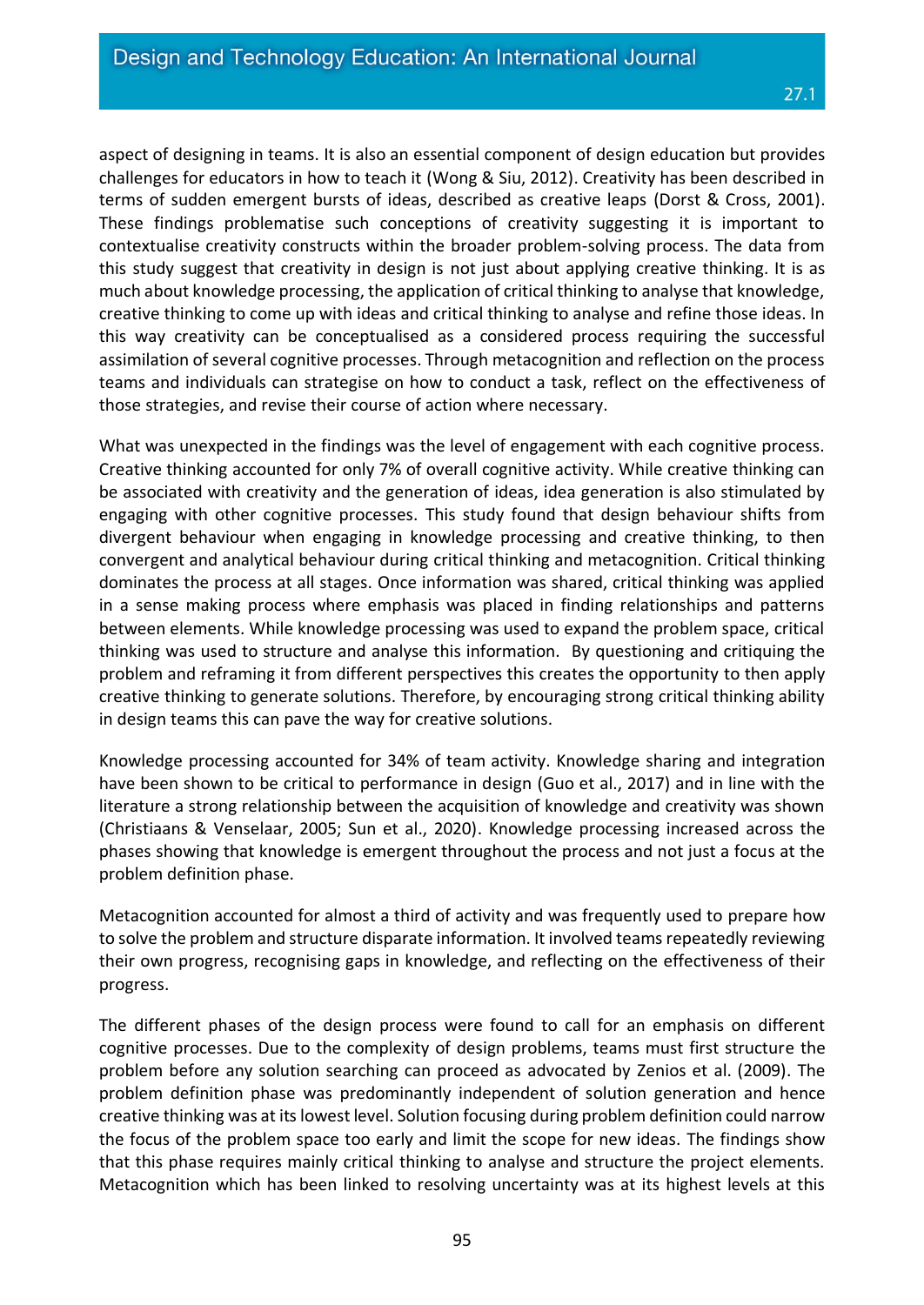phase, this was the phase where the teams were required to consider how to conduct the project and involved cycles of planning tasks, monitoring how the project was being structured and evaluating the result. As expected, creative thinking was highest during ideation, but still used less than knowledge processing and critical thinking. At the ideation phase knowledge processing can be attributed to the co-evolution account in the literature of creative design which is not a 'creative leap' from the problem to the solution space but an evolution of both where one informs the other (Maher & Tang, 2003). Critical thinking was used for further analysis of the problem as ideas posed new questions about the problem space and uncovered emerging sub problems and constraints. However, a balance is required as it was found that too much critical thinking at the ideation phase may restrict the fluency of ideas. Studies have also found a correlation between the high amount of ideas and ideation success (Goldschmidt & Tatsa, 2005; Moreno et al., 2014). The concept development phase called for further knowledge processing as the critical analysis of solutions provoked further questions and information seeking. Therefore, as ideas emerge further knowledge is required to understand the impact of solutions.

#### **Recommendations for Design Practice and Design Education**

Researchers have argued that educational institutions need to promote complex thinking amongst students (Pacheco & Herrera, 2021). Wong and Siu (2012) argue that design education has been focused on producing creative outputs rather than the processes to arrive at creative outputs. They suggest that the thinking skills of designers requires more focus. With an increase in team work both in industry and education an understanding of the verbal interactions between team members is critical to uncover the thinking engaged with in order to contribute to creative processes as advocated by Gustina and Sweet (2014). This research has contributed to this understanding to reveal the cognitive process used during different phases of the creative design process. The findings confirm that effectiveness of the use of these cognitive process is contingent on good collaboration and communication (Tang et al., 2020). This points to the need for careful facilitation of team discussion to encourage designers to engage in productive dialogue. Tutors or managers can act as facilitators to prompt and scaffold conversation to encourage the cognitive processes outlined. Designers need to be encouraged to be strong critical thinkers by learning to question information and challenge conventional modes of thinking. They need to support this mode of thinking with strong knowledge of a domain (Sun et al., 2020). Knowledge acquisition will continue throughout the project and where the team is lacking in knowledge they will need to consult with experts. Designers also need to be able to be able to alternate on the fly between creative (divergent) and critical (convergent) thinking to firstly explore potential solutions and to then analyse the appropriateness of these solutions. The process can be supported by metacognition to plan, monitor and evaluate progress.

Attention should also be given to the purpose of the phase, for example creative thinking at the problem definition phase may restrict the problem definition stage if the focus is on solution generation rather than problem structuring, while too much critical thinking during the ideation phase could stem the flow of ideas.

The degree and experience and proficiency of educators to implement team work, assessment structures and grading means that educators may place more emphasis on project outputs rather than on the process inputs and the collaborative exchanges required to work effectively within a team (Riebe et al., 2016). The finding of this study can help to provide an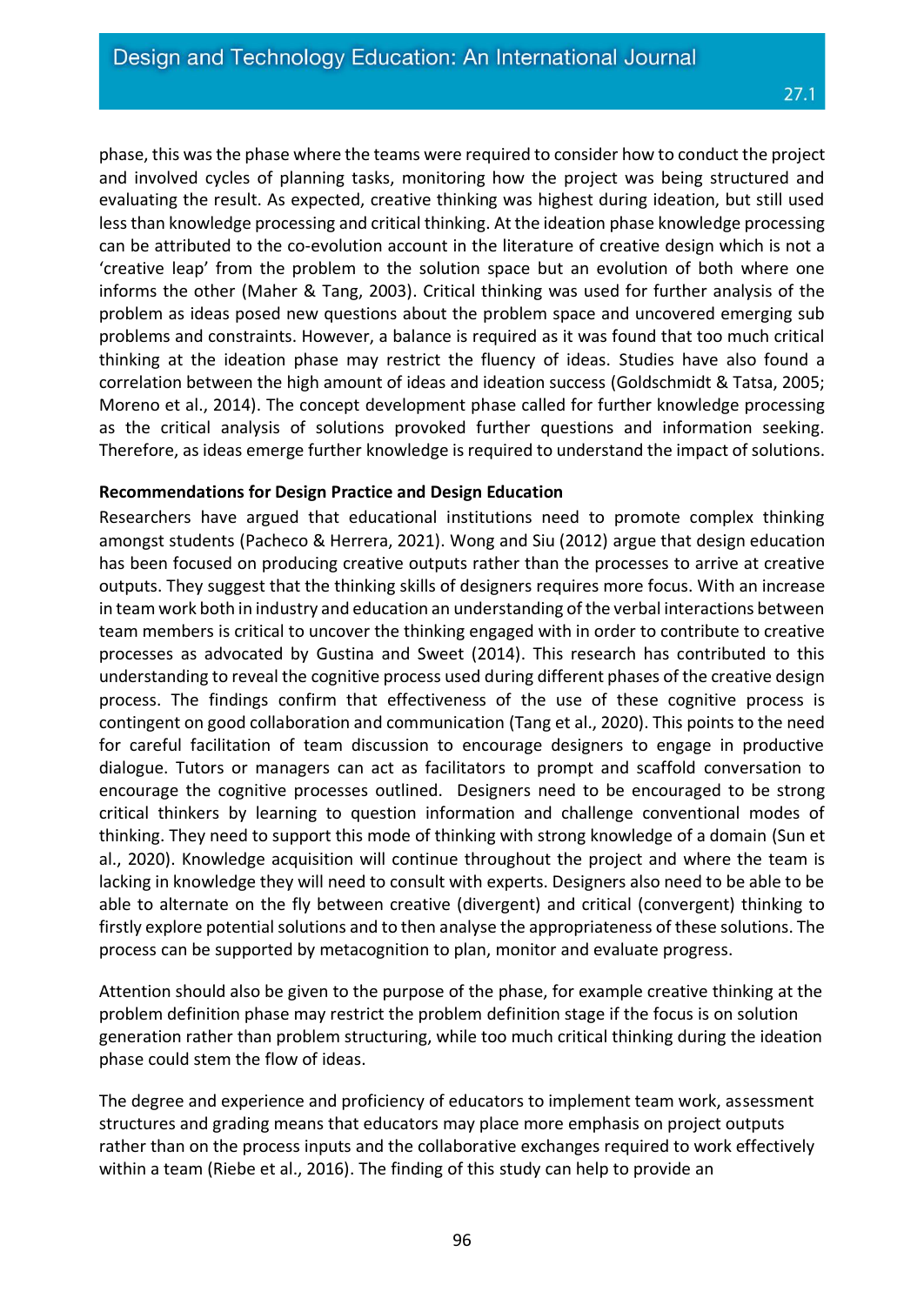understanding for educators of what constitutes productive dialogue while also providing the means and support to implement, facilitate and assess teamwork.

## **Limitations**

Only two cases could be compared for the ideation and concept development phases. This is a limitation of the study and while the findings are not generalisable the questions it raises are generalisable. Only the problem definition phase was captured from the MedDev1 case. The Consultants meeting was predominantly a problem definition meeting and has been defined as such for cross case comparisons. However, due to the nature of the project the team also came up with ideas in this meeting. They did not hold specific ideation meetings and further design developments were done by individuals.

## **References**

- Amabile, T. M., Collins, M. A., Conti, R., Phillips, E., Picariello, M., Ruscio, J., & Whitney, D. (2018). *Creativity in context: Update to the social psychology of creativity*. Routledge.
- An, D., & Runco, M. A. (2016). General and domain-specific contributions to creative ideation and creative performance. *Europe's journal of psychology*, *12*(4), 523.
- Andres, H. P. (2013). Team cognition using collaborative technology: a behavioral analysis. *Journal of Managerial Psychology*, *28*(1), 38-54.
- Badke Schaub, P., Goldschmidt, G., & Meijer, M. (2010). How does cognitive conflict in design teams support the development of creative ideas? *Creativity and Innovation Management*, *19*(2), 119-133.<https://doi.org/10.1111/j.1467-8691.2010.00553.x>
- Bezanilla, M. J., Fernández-Nogueira, D., Poblete, M., & Galindo-Domínguez, H. (2019). Methodologies for teaching-learning critical thinking in higher education: The teacher's view. *Thinking Skills and Creativity*, *33*, 100584.
- Bowen, S., Durrant, A., Nissen, B., Bowers, J., & Wright, P. (2016). The value of designers' creative practice within complex collaborations. *Design Studies*, *46*(3), 174-198. <https://doi.org/10.1016/j.destud.2016.06.001>

Bublitz, W. (1988). *Supportive fellow speakers and cooperative conversations*. University Press.

- Bucciarelli, L. L. (1994). *Designing engineers*. The MIT press.
- Budd, R. W., Thorp, R. K., & Donohew, L. (1967). *Content analysis of communications*. Macmillan.
- Cama, M., Ferguson, D., & Huyck, M. (2006). Measuring the Levels of Reflective Judgment in Interprofessional Projects. 36th Frontiers in Education Conference., San Diego, CA.
- Casakin, H., Davidovitch, N., & Milgram, R. M. (2010). Creative thinking as a predictor of creative problem solving in architectural design students. *Psychology of aesthetics, creativity, and the arts*, *4*(1), 31.
- Chi, M., & Glaser, R. (1985). *Problem-solving ability*. W.H. Freeman and Company.
- Chou, W. H., & Wong, J. J. (2015). From a disciplinary to an interdisciplinary design research: developing an integrative approach for design. *International Journal of Art & Design Education*, *34*(2), 206-223.
- Christiaans, H., & Venselaar, K. (2005). Creativity in design engineering and the role of knowledge: Modelling the expert. *International Journal of Technology and Design Education*, *15*(3), 217-236.
- Chulvi, V., Mulet, E., Chakrabarti, A., López-Mesa, B., & González-Cruz, C. (2012). Comparison of the degree of creativity in the design outcomes using different design methods. *Journal of Engineering Design*, *23*(4), 241-269.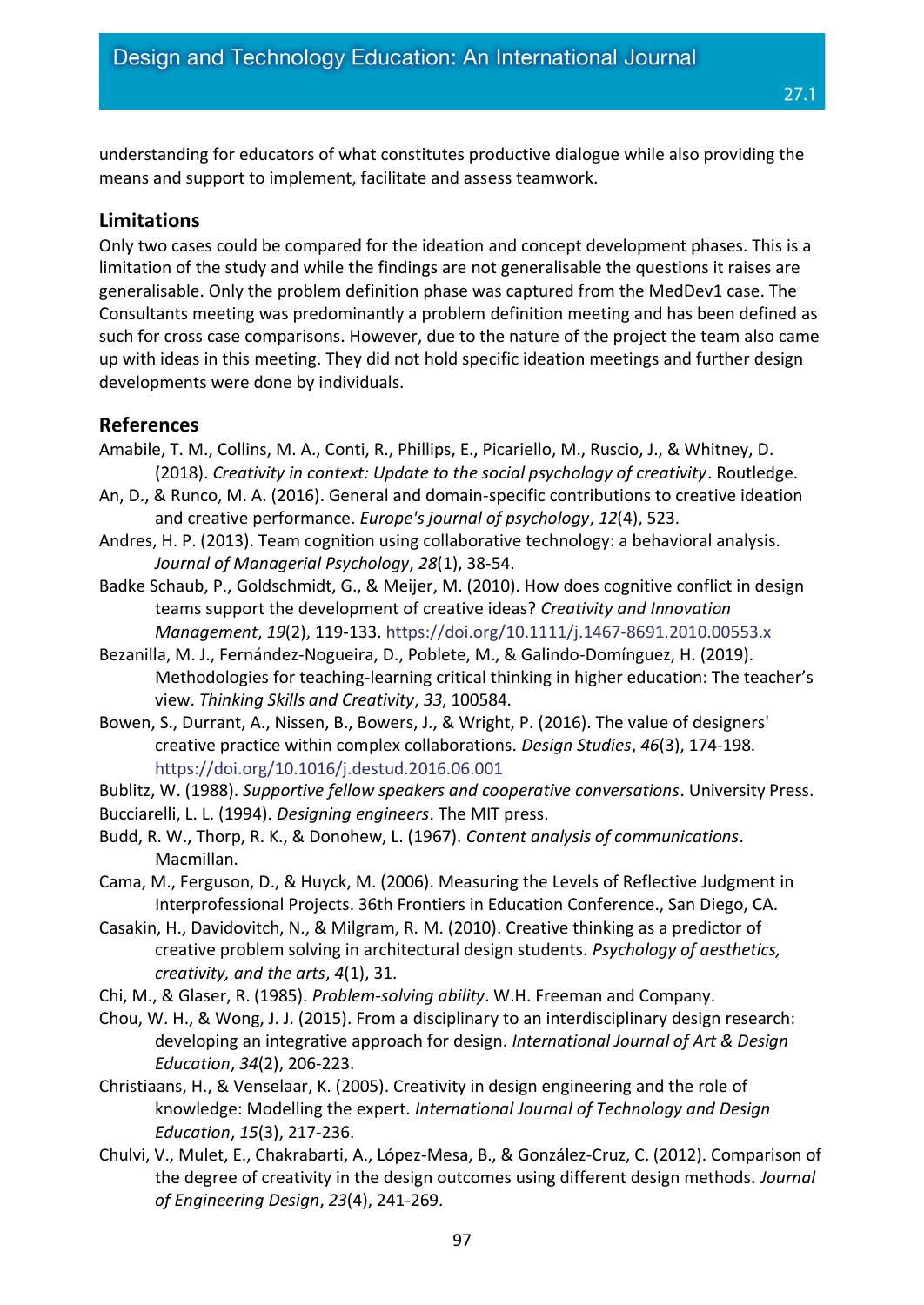Cross, N. (2011). *Design thinking: Understanding how designers think and work*. Berg.

D'souza, N., & Dastmalchi, M. R. (2016). Creativity on the move: Exploring little-c (p) and big-C (p) creative events within a multidisciplinary design team process. *Design Studies*, *46*, 6- 37.

Design-Council. (2007). High Level Skills for Higher Value. Retrieved 2/07/2009, from <http://www.designcouncil.org.uk/publications/high-level-skills-for-higher-value/>

Dong, A. (2007). The enactment of design through language. *Design Studies*, *28*(1), 5-21.

Dong, A., Davies, K., & McInnes, D. (2005). Exploring the relationship between lexical behavior and concept formation in design conversations. ASME 2005 International Design Engineering Technical Conferences and Computers and Information in Engineering Conference,

Dong, A., Kleinsmann, M. S., & Deken, F. (2013). Investigating design cognition in the construction and enactment of team mental models. *Design Studies*, *34*(1), 1-33. <https://doi.org/10.1016/j.destud.2012.05.003>

Dorst, K. (2011). The core of 'design thinking'and its application. *Design Studies*, *32*(6), 521-532. <https://doi.org/10.1016/j.destud.2011.07.006>

Dorst, K., & Cross, N. (2001). Creativity in the design process: co-evolution of problem–solution. *Design Studies*, *22*(5), 425-437. [https://doi.org/10.1016/S0142-694X\(01\)00009-6](https://doi.org/10.1016/S0142-694X(01)00009-6)

Facione, P. A. (2011). Critical thinking: What it is and why it counts. *Insight assessment*, *2007*(1), 1-23.

Ferreira, D. J., & Lacerda dos Santos, G. (2009). Scaffolding online discourse in collaborative illstructured problem-solving for innovation. *Informatics in Education-An International Journal*(Vol 8\_2), 173-190.

Flavell, J. H. (1979). Metacognition and cognitive monitoring. *American Psychologist*, *34*(10), 906-911.

Foss, N. J., Klein, P. G., Kor, Y. Y., & Mahoney, J. T. (2008). Entrepreneurship, subjectivism, and the resource‐based view: toward a new synthesis. *Strategic Entrepreneurship Journal*, *2*(1), 73-94.

Fung, D., & Howe, C. (2012). Liberal studies in Hong Kong: A new perspective on critical thinking through group work. *Thinking Skills and Creativity*, *7*(2), 101-111.

Furr, N. R., Cavarretta, F., & Garg, S. (2012). Who changes course? The role of domain knowledge and novel framing in making technology changes. *Strategic Entrepreneurship Journal*, *6*(3), 236-256.

Goel, V., & Pirolli, P. (1989). Motivating the notion of generic design within informationprocessing theory: The design problem space. *AI Magazine*, *10*(1), 19.

Goldschmidt, G. (2016). Linkographic evidence for concurrent divergent and convergent thinking in creative design. *Creativity Research Journal*, *28*(2), 115-122.

Goldschmidt, G., & Tatsa, D. (2005). How good are good ideas? Correlates of design creativity. *Design Studies*, *26*(6), 593-611.

Gunday Gul, C. G., & Afacan, Y. (2018). Analysing the effects of critique techniques on the success of interior architecture students. *International Journal of Art & Design Education*, *37*(3), 469-479.

Guo, J., Su, Q., & Zhang, Q. (2017). Individual Creativity during the Ideation Phase of Product Innovation: An Interactional Perspective. *Creativity and Innovation Management*, *26*(1), 31-48.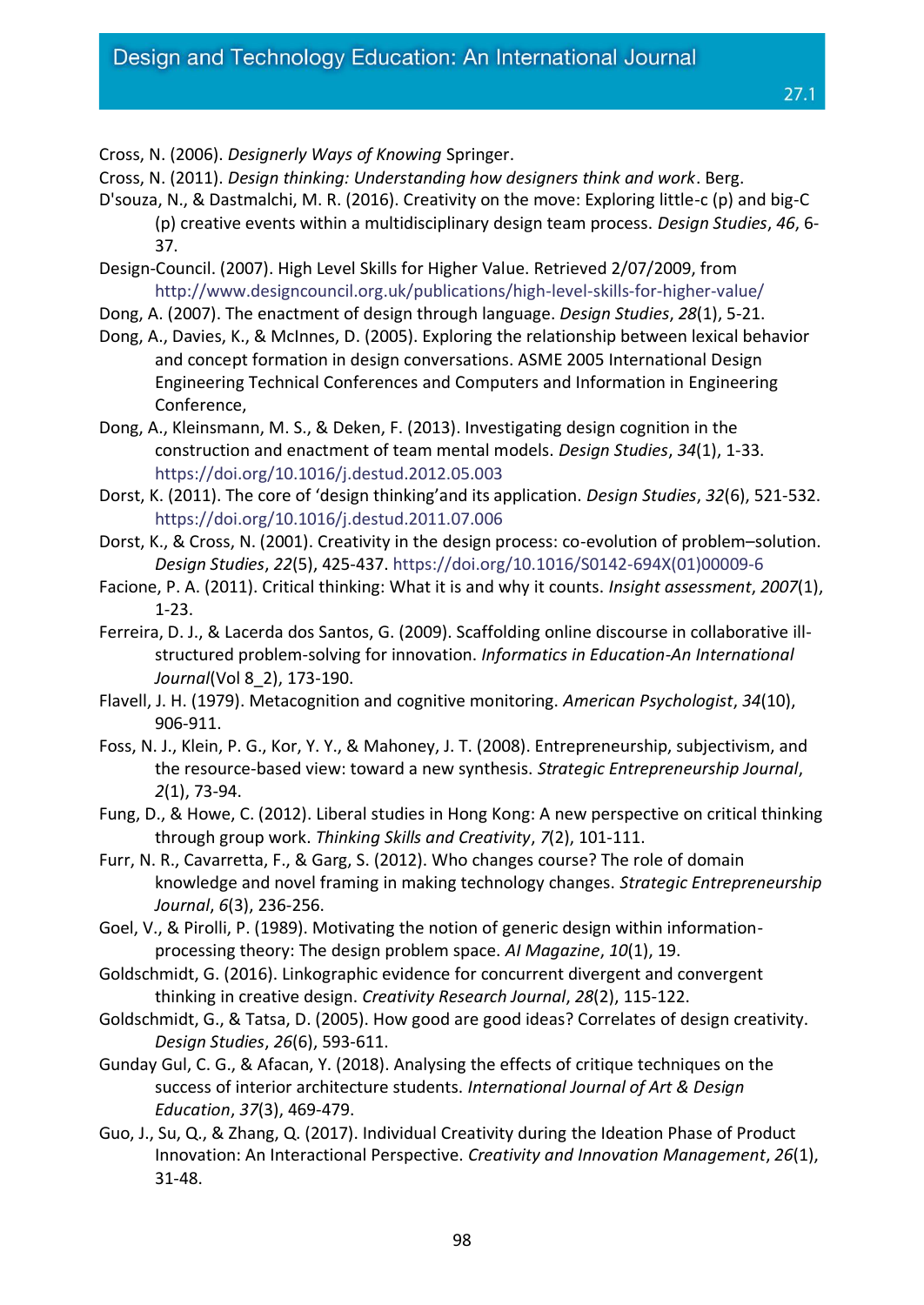- Gustina, C., & Sweet, R. (2014). Creatives teaching creativity. *International Journal of Art & Design Education*, *33*(1), 46-54.
- Harris, R. A. (2012). Introduction to Creative Thinking. Retrieved 14/05/2013, from <http://www.virtualsalt.com/crebook1.htm>
- Hatchuel, A., Masson, P., & Weil, B. (2017). CK Theory: Modelling Creative Thinking and it's Impact on Research. *Research in Engineering Design*, *19*(4), 181-192.
- Hsieh, H.-F., & Shannon, S. E. (2005). Three approaches to qualitative content analysis. *Qualitative health research*, *15*(9), 1277-1288.
- Huang, P.-S., Peng, S.-L., Chen, H.-C., Tseng, L.-C., & Hsu, L.-C. (2017). The relative influences of domain knowledge and domain-general divergent thinking on scientific creativity and mathematical creativity. *Thinking Skills and Creativity*, *25*, 1-9.
- Jonassen, D. (1997). Instructional design models for well-structured and III-structured problemsolving learning outcomes. *Educational Technology Research and Development*, *45*(1), 65-94.
- Jonassen, D. (2008). Instructional design as design problem solving: An iterative process. *Educational Technology*, *48*(3), 21-26.
- Jonassen, D., & Hung, W. (2008). All problems are not equal: Implications for problem-based learning. *Interdisciplinary Journal of Problem-Based Learning*, *2*(2), 4. <https://doi.org/10.7771/1541-5015.1080>
- Jorgensen, D. L. (2015). Participant observation. *Emerging Trends in the Social and Behavioral Sciences*, 1-15[. https://doi.org/10.1002/9781118900772.etrds0326](https://doi.org/10.1002/9781118900772.etrds0326)
- Kelley, T. (2001). *The Art of Innovation: Lessons in Creativity from IDEO, America's Leading Design Firm*. Currency Books.
- Kiernan, L., & Ledwith, A. (2014). Is design education preparing product designers for the real world? A study of product design graduates in Ireland. *The Design Journal*, *17*(2), 218- 237.
- Kiernan, L., Ledwith, A., & Lynch, R. (2020). Comparing the dialogue of experts and novices in interdisciplinary teams to inform design education. *International Journal of Technology and Design Education*, *30*(1), 187-206.
- Kitchner, K. S. (1983). Cognition, metacognition, and epistemic cognition. *Human development*, *26*(4), 222-232.
- Kleinsmann, M., Deken, F., Dong, A., & Lauche, K. (2012). Development of design collaboration skills. *Journal of Engineering Design*, *23*(7), 485-506. <https://doi.org/10.1080/09544828.2011.619499>
- Li, Y., Wang, J., Li, X., & Zhao, W. (2007). Design creativity in product innovation. *The international journal of advanced manufacturing technology*, *33*(3-4), 213-222.
- Lipman, M. (1989). *Pensamiento complejo y educación* (Vol. 10). Ediciones de la Torre.
- Lloyd, P. (2000). Storytelling and the development of discourse in the engineering design process. *Design Studies*, *21*(4), 357-373.
- Magno, C. (2010). The role of metacognitive skills in developing critical thinking. *Metacognition and learning*, *5*(2), 137-156.
- Maher, M., & Tang, H.-H. (2003). Co-evolution as a computational and cognitive model of design. *Research in Engineering Design*, *14*(1), 47-64.
- Marron, T. R., & Faust, M. (2018). Free association, divergent thinking, and creativity: Cognitive and neural perspectives.
- McDonnell, J. (2009). Collaborative negotiation in design: A study of design conversations between architect and building users. *CoDesign*, *5*(1), 35-50.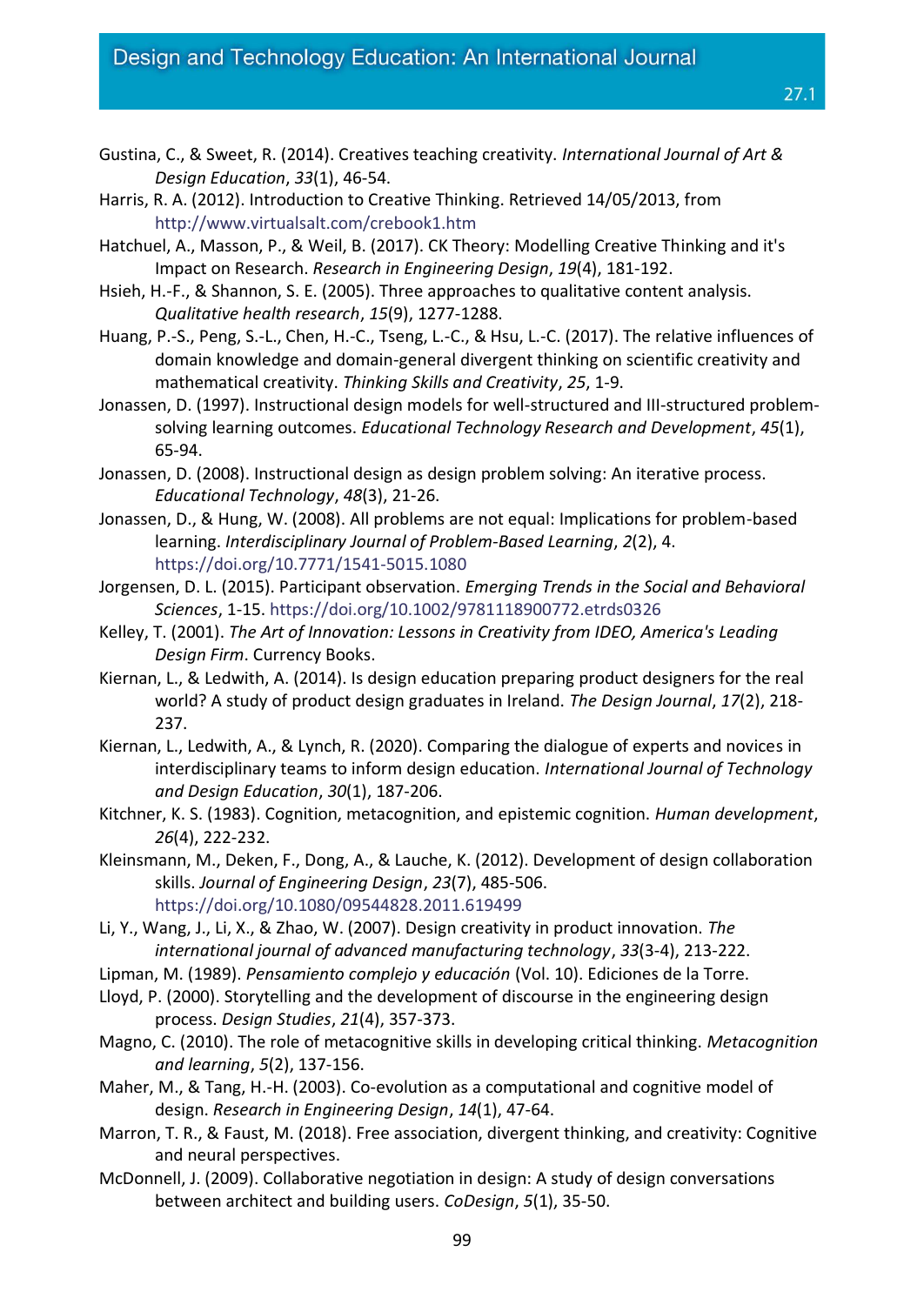- McMahon, M., & Kiernan, L. (2011). Beyond the studio: collaboration and learning outside the formal design studio.
- McTavish, D. G., & Pirro, E. B. (1990). Contextual content analysis. *Quality & Quantity*, *24*(3), 245-265.<https://doi.org/10.1007/BF00139259>
- Mol, E., Khapova, S. N., & Elfring, T. (2015). Entrepreneurial team cognition: A review. *International Journal of Management Reviews*, *17*(2), 232-255.
- Moreno, D. P., Hernández, A. A., Yang, M. C., Otto, K. N., Hölttä-Otto, K., Linsey, J. S., Wood, K. L., & Linden, A. (2014). Fundamental studies in Design-by-Analogy: A focus on domainknowledge experts and applications to transactional design problems. *Design Studies*, *35*(3), 232-272.
- Newell, C., & Bain, A. (2020). Academics' perceptions of collaboration in higher education course design. *Higher Education Research & Development*, *39*(4), 748-763.
- Nussbaum, B. (2013). *Creative Intelligence: Harnessing the Power to Create, Connect, and Inspire*. Harper Collins.
- Öztürk, G., & Gürbüz, N. (2017). Re-defining language teacher cognition through a data-driven model: The case of three EFL teachers. *Cogent Education*, *4*(1), 1290333.
- Pacheco, C. S., & Herrera, C. I. (2021). A conceptual proposal and operational definitions of the cognitive processes of complex thinking. *Thinking Skills and Creativity*, *39*, 100794.
- Paek, S. H., Park, H., Runco, M. A., & Choe, H.-S. (2016). The contribution of ideational behavior to creative extracurricular activities. *Creativity Research Journal*, *28*(2), 144-148.
- Parjanen, S. (2012). Experiencing creativity in the organization: From individual creativity to collective creativity. *Interdisciplinary Journal of Information, Knowledge & Management*, *7*.
- Park, S. (2020). Rethinking design studios as an integrative multi-layered collaboration environment. *Journal of Urban Design*, *25*(4), 523-550.
- Paulus, P. (2000). Groups, teams, and creativity: The creative potential of idea‐generating groups. *Applied psychology*, *49*(2), 237-262.
- Preiss, D. D., Ibaceta, M., Ortiz, D., Carvacho, H., & Grau, V. (2019). An exploratory study on mind wandering, metacognition, and verbal creativity in Chilean high school students. *Frontiers in psychology*, *10*, 1118.
- Pressley, M., & McCormick, C. (1995). *Advanced educational psychology for educators, researchers, and policymakers*. Harper Collins.
- Riebe, L., Girardi, A., & Whitsed, C. (2016). A systematic literature review of teamwork pedagogy in higher education. *Small Group Research*, *47*(6), 619-664.
- Runco, M. A., & Acar, S. (2012). Divergent thinking as an indicator of creative potential. *Creativity Research Journal*, *24*(1), 66-75.
- Runco, M. A., & Jaeger, G. J. (2012). The standard definition of creativity. *Creativity Research Journal*, *24*(1), 92-96.
- Schön, D. (1983). *The reflective practitioner*. Basic books
- Self, J. A., & Baek, J. S. (2017). Interdisciplinarity in design education: Understanding the undergraduate student experience. *International Journal of Technology and Design Education*, *27*(3), 459-480.
- Shin, S., Kim, T.-Y., Lee, J.-Y., & Bian, L. (2012). Cognitive team diversity and individual team member creativity: A cross-level interaction. *Academy of Management Journal*, *55*(1), 197-212.